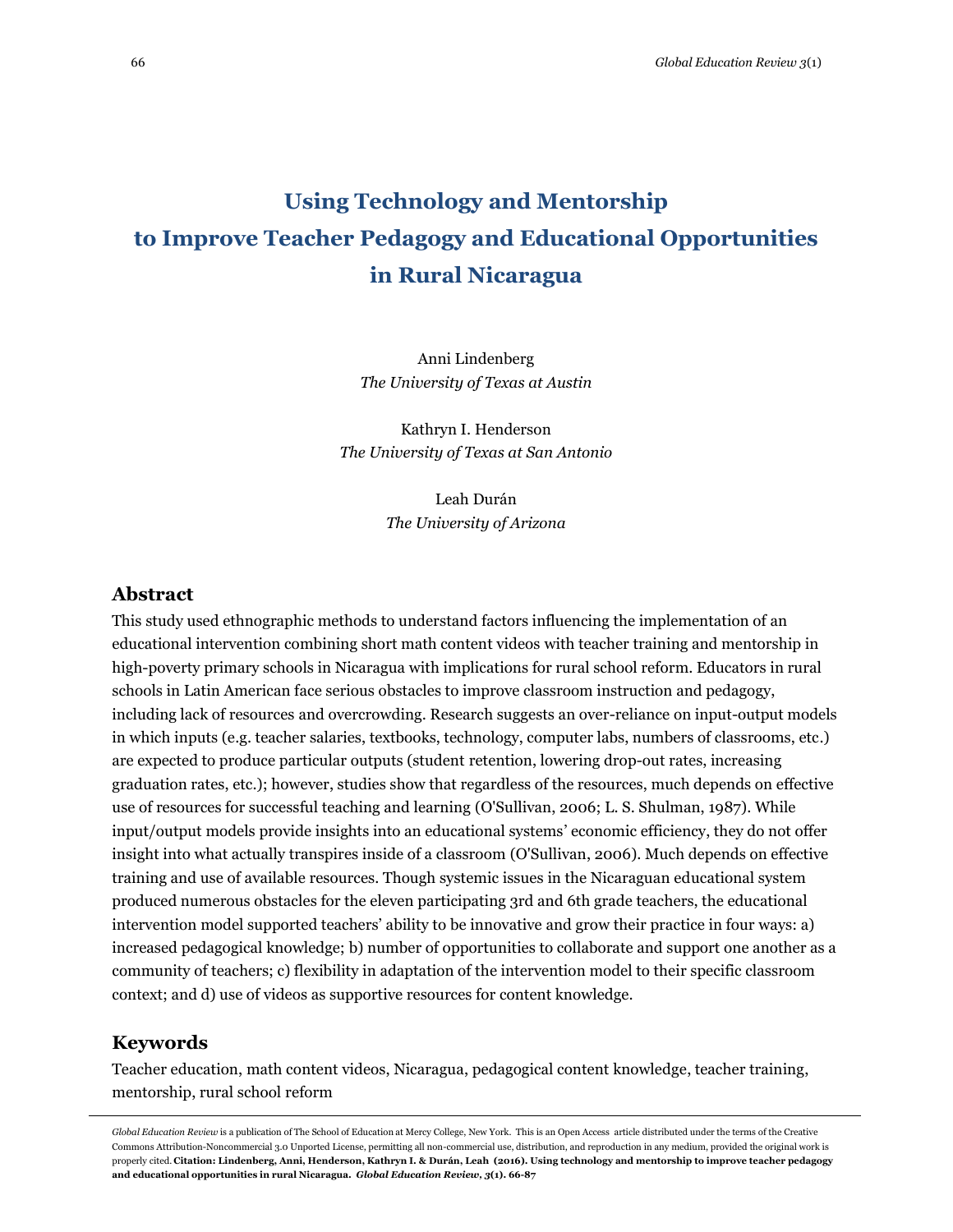### **Introduction**

When Nicaragua's Sandinista National Liberation Front (FLSN) overthrew the Somoza dictatorship in 1979, they inherited a country with a number of severe problems, including the largest per-capita debt in Latin America, infrastructure devastated by war, and almost 40,000 orphans in a country of 2.5 million [\(Hirshon & Butler, 1983\)](#page-18-1). The new government's highly publicized priority was a countrywide focus on education including a literacy campaign, an increased education budget, and the construction of schools in rural areas [\(Arnove,](#page-17-0)  [1995\)](#page-17-0). Although access to primary school education has greatly increased in the intervening years, educational quality is still a struggle. The Ministry of Education in Nicaragua estimated that of the 93% of children enrolled in primary school, only 43% of them finish the 6th grade, and of those only 41% go on to enroll in secondary school (*[Plan estratégico de educación](#page-18-2)  [2011-2015](#page-18-2)*). A significant percentage of teachers –more that 60% in 1995—are *empirícos*, or untrained when they begin teaching [\(Arnove,](#page-17-0)  [1995\)](#page-17-0) and the average teacher in Nicaragua earns around \$185–\$226 a month [\(Rogers,](#page-18-3)  [2012\)](#page-18-3). Issues of teacher shortage are exacerbated by the poverty wages paid to teachers. *Escuela normal* (teacher education for high school graduates) and teacher education programs at universities struggle to attract sufficient teachers to meet the needs of the public schools [\(Vegas, 2007\)](#page-19-1). Consequently, inservice teacher education is particularly relevant as a means of changing teacher practices and improving schools.

### **Theoretical Framework**

We understand teacher practices through a sociocultural lens, in which change and growth are mediated by the social, cultural and historical context [\(L.C. Moll, 1990;](#page-18-5) [Rogoff,](#page-18-6) 

Nicaraguan educators and educationadvocates have begun to explore new solutions to these historical problems. However, Fuller's [\(1987\)](#page-18-4) description of the state of research in the developing world still largely holds true:

> Few observational studies within Third World classrooms have occurred. To date this work tends to be atheoretical … the school effects literature from the U. S. and Europe suggests a variety of research avenues related to the social organization of schools and classrooms. But these roads have yet to be traveled by investigators working in developing countries. (p. 288)

In this article, we address a dearth of research around the pressing issue of improving school quality in resource-poor contexts like Nicaragua. We focus on the in-service development of practicing teachers to identify and describe Nicaraguan teachers' responses to a pilot educational intervention consisting of math content videos, mentorship and ongoing professional development. Our central purpose was to explore the ways in which teachers adopt, adapt, or resist outside interventions, to begin to understand the complexities of teacher development in contexts like Nicaragua, and better inform future efforts to improve teaching and learning in similar contexts. Our two guiding research questions were:

1. What factors prevented teachers or encouraged teachers to take up new ideas in this high-poverty context?

2. How did participation in an educational intervention impact teacher innovation and the development of teacher practices? [2003;](#page-18-6) [Vygotsky, 1978\)](#page-19-2). Drawing on this perspective, we recognized teacher innovation as

**Corresponding Author:** Anni Lindenberg, The University of Texas at Austin, 1 University Station, Austin, Texas 78712 Email[: annilindenberg@gmail.com](mailto:annilindenberg@gmail.com)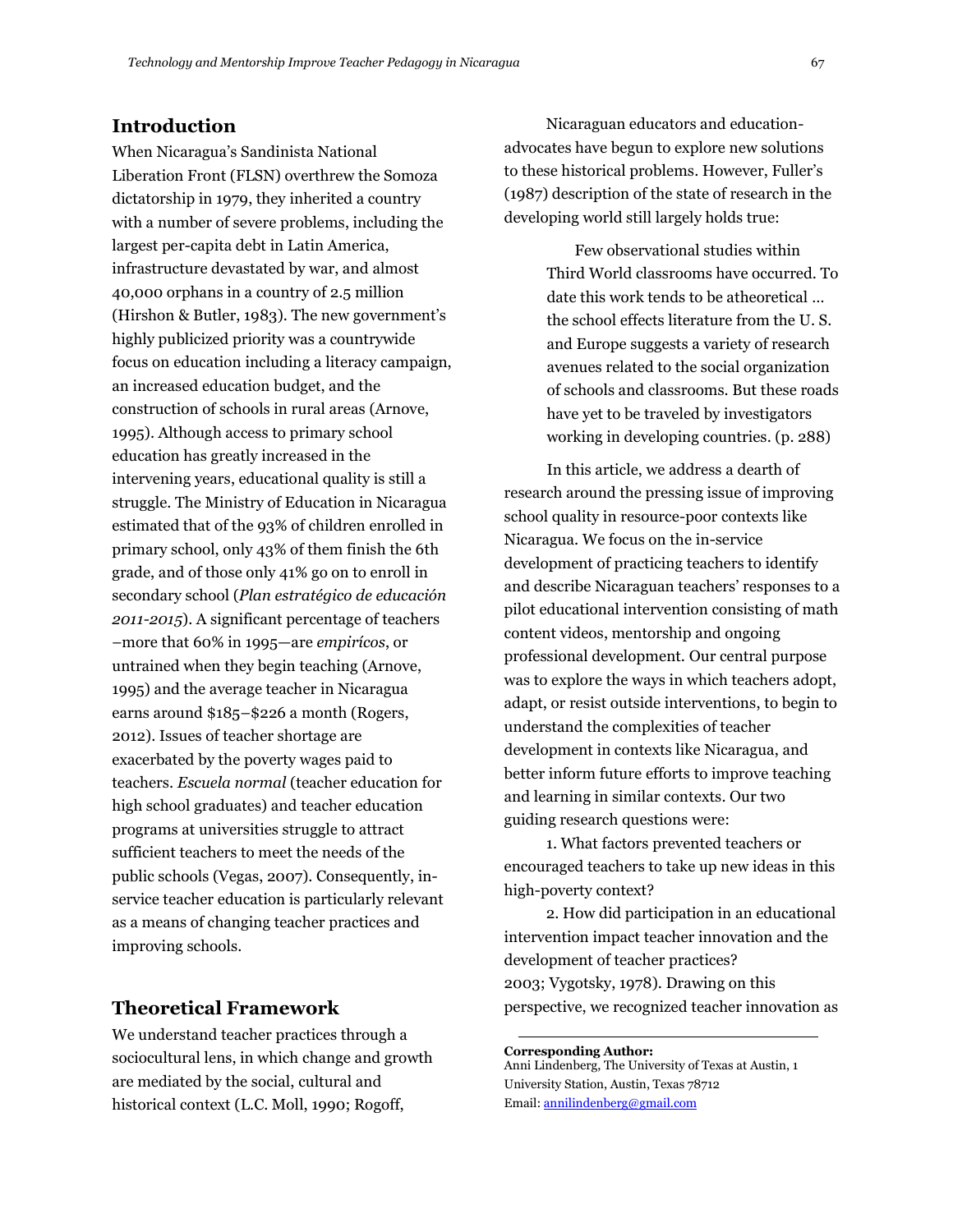a collaborative process. Teacher growth occurred in part through interactions with colleagues, mentors, and additional educators mediated by the rural, high-poverty educational context.

A sociopolitical lens reveals the ways in which social, economic, or political forces reward or punish teachers [\(Apple, 1990; 2004;](#page-17-1) [Giroux, 1998\)](#page-18-7); however, our work built on the assumption that teachers are agents of change, and this change can transpire through dialectical partnerships and collective struggles for humanization ([Campano, Honeyford, Sánchez,](#page-17-2)  [& Vander-Zanden, March 2010;](#page-17-2) [Freire, 2007\)](#page-18-8).

Given this theoretical socio-cultural grounding, all three researchers aimed to collect data that centered on and valued the participating teachers' perspectives and knowledge. Interactions between the researchers and teachers during professional development aimed to collect, organize, and analyze local knowledge between schools. All three researchers explicitly tried to position themselves as learners in the interactions alongside an evaluative role. When researchers noticed or recognized an area for professional development (i.e., incorporating a collaborative learning technique), strategies drawing on cognitive coaching were used to ask teachers first what they thought and then have teachers reflect on their own teaching practices [\(Costa &](#page-17-3)  [Garmston, 1994;](#page-17-3) [Ellison & Hayes, 2013\)](#page-18-9).

This work also draws on theories of pedagogical content knowledge (PCK) [\(Carpenter, Fennema, Peterson, & Carey, 1988;](#page-17-4) [Mishra & Koehler, 2006;](#page-18-10) [Shin et al., 2009;](#page-18-11) [L. S.](#page-19-0)  [Shulman, 1987\)](#page-19-0), which posit that there is a difference between awareness (basic recognition) and knowledge, a deeper understanding that is situated, connected, and more specific. Teacher pedagogical content knowledge and teacher cognition are entwined and important to explore in teacher education [\(L.S. Shulman, 1986;](#page-19-3) [L. S. Shulman, 1987\)](#page-19-0). One of the central aims of this study was to examine teacher perceptions regarding the relationship between this educational intervention, and their own growth in pedagogical content knowledge.

Our findings and discussion pay particular attention to the ways teachers navigate both curricular knowledge—materials for teaching and context for teaching—and the constraints around the particular programs or materials that are mandated [\(L. S. Shulman, 1987;](#page-19-0) [Lee S.](#page-19-4)  [Shulman, 2004\)](#page-19-4).

### **Review of the Literature**

Given the extremely limited amount of empirical research conducted in Nicaragua, we considered research on in-service teacher education conducted in Latin America and other countries in the developing world. However, this was done with the awareness that countries do not fall easily into a dichotomy of developing/developed, and that there is huge variation between countries that may be categorized as developing. To that end, we looked to research on teacher learning in Latin America, as well as some metaanalyses that considered multiple countries with similar challenges.

Since 1990, the Nicaraguan government's educational reform initiatives have focused on improving educational quality through decentralizing education management and changing teachers' classroom practices [\(Bruce](#page-18-12)  [Fuller & Rivarola, 1998;](#page-18-12) [MECD, May 14, 2002,](#page-18-13) [September 6, 2006\)](#page-18-14). Today all managerial and budgetary autonomy is in the hands of school based councils (*consejos directivos*). These decentralization initiatives have promoted active-learning pedagogies based in constructivist notions of teaching and learning [\(Edgerton, 2005;](#page-17-5) [MECD, September 6, 2006\)](#page-18-14).

One of the primary challenges in contexts like Nicaragua is that of access, specifically the ways in which institutions and policies attempt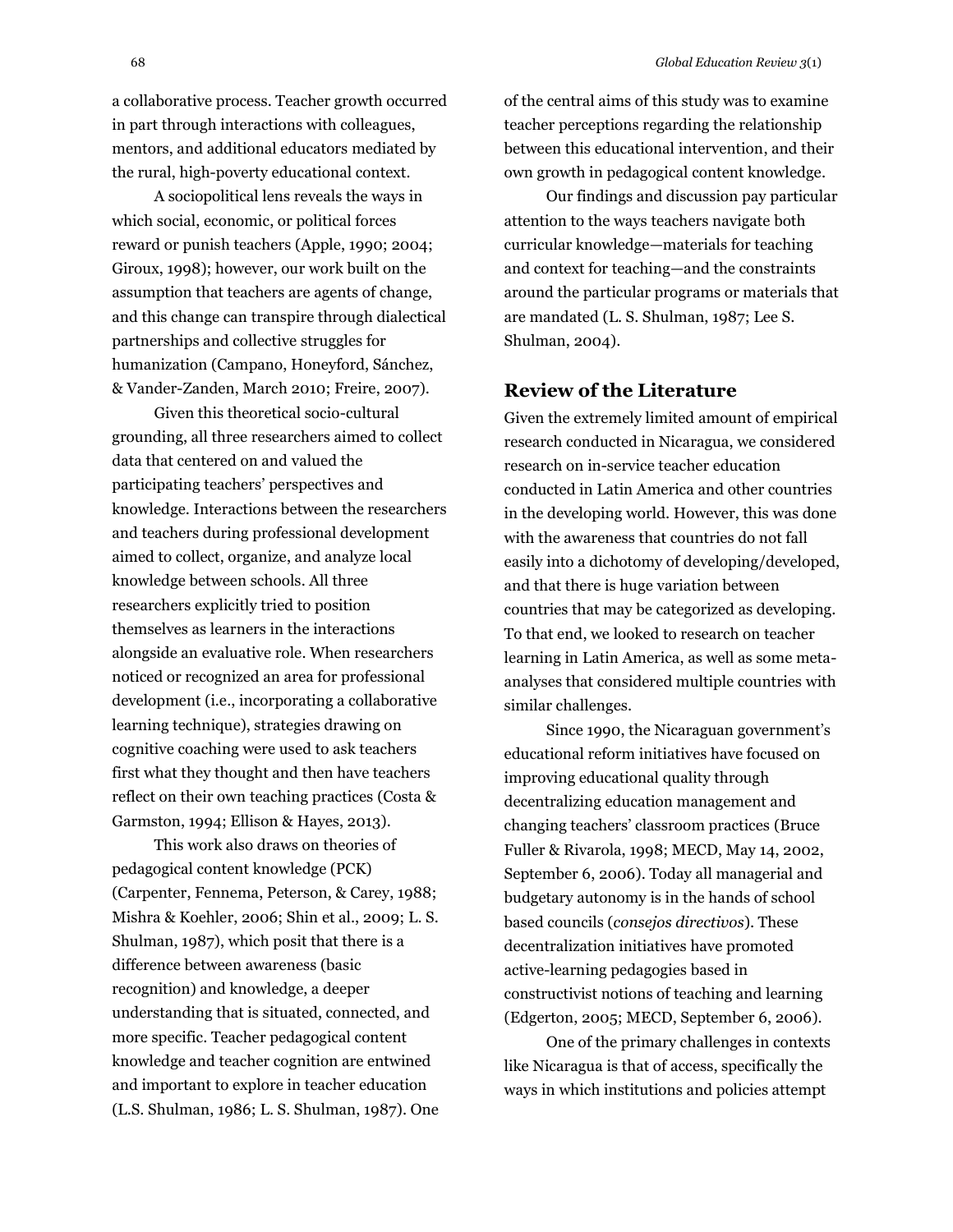to ensure that students have equitable opportunities to quality education. In Nicaragua broad swaths of the population have extremely limited access even to primary schooling characterized by lack of access to facilities, qualified personnel, books, technology, supplies, and transportation to school [\(Angel-Urdinola &](#page-17-6)  [Laguna, 2008\)](#page-17-6). Teachers in similar contexts in other parts of Latin America also face complex challenges such as teaching children in multigrade classrooms [\(M. T. Tatto, 1999\)](#page-19-5). Rural teachers in particular are isolated from inservice teacher education and this professional isolation leads to high rates of absenteeism and turnover [\(M. Tatto & E., 1997\)](#page-19-6). Moreover, as has been noted elsewhere in the developing world, debt servicing and fiscal austerity measures imposed by organizations like the International Monetary Fund have often been linked to reductions to the educational budget and declines in teacher quality [\(Arnove, 1995;](#page-17-0) [Vegas,](#page-19-1)  [2007\)](#page-19-1).

The systemic barriers of teaching in Nicaragua were also illuminated through an additional interview with researcher, educator and local educational advocate, Josefina Vijil. She recognized teacher retention and quality as a problem exacerbated by the positioning of the profession. Vijil said:

> People here become teachers for the sole reason that they're poor. They opt for teaching as a quick solution, because there are no technical education options to help them get a job. If they fall in love with teaching they'll carry on, but if not they'll find another job as soon as possible, or else go to Costa Rica where they can earn more working as housekeepers. (Vijil Interview, 8/15/2012)

Teaching has become a profession for women in poverty. Yet, because the demand for teachers has increased, teacher certification has become more relaxed and many teachers are responsible for teaching content that they themselves never learned in school [\(Elvir, Vijil,](#page-18-15)  [Castillo, & Castro, 2006;](#page-18-15) [Vijil, 2008\)](#page-19-7). According to a qualitative study by [Naslund-Hadley, Loera-](#page-18-16)[Varela, and Hepworth \(2014\)](#page-18-16) on cross-country differences between Paraguay, the Dominican Republic, and the Mexican state of Nuevo Leon, the years of teaching experience, training, and pedagogy, in addition to the socio-economic background of the students and schools, influenced student achievement scores on the Second Regional Comparative and Explanatory Study (SERCE). Employing poorly prepared teachers can result in actively teaching misinformation, exacerbating existing problems. The study found that teachers who had university degrees worked in schools with students that had higher achievement on their SERCE [\(Naslund-Hadley et al., 2014\)](#page-18-16).

Given constraints, education systems in the developing world, including Nicaragua, have tried a wide variety of strategies. [Vegas \(2007\)](#page-19-1) synthesized research across many developing countries, finding a general trend in which increases in educational funding in general, and teacher salaries in particular, were correlated with increased student achievement. When Brazil increased educational funding substantially and distributed resources more equitably, student enrollment increased in poor areas, and the gap narrowed between high and low-performing students in achievement on standardized tests. This shift in resources was also associated with fewer over-age students, indicating that students were repeating less and/or were less likely to drop out and re-enter at a later age.

Teacher performance pay initiatives in Bolivia, Mexico and Chile offered inconclusive evidence, though claiming that money distributed significantly affects outcomes [\(Vegas,](#page-19-1)  [2007\)](#page-19-1). Vegas also noted that devolving authority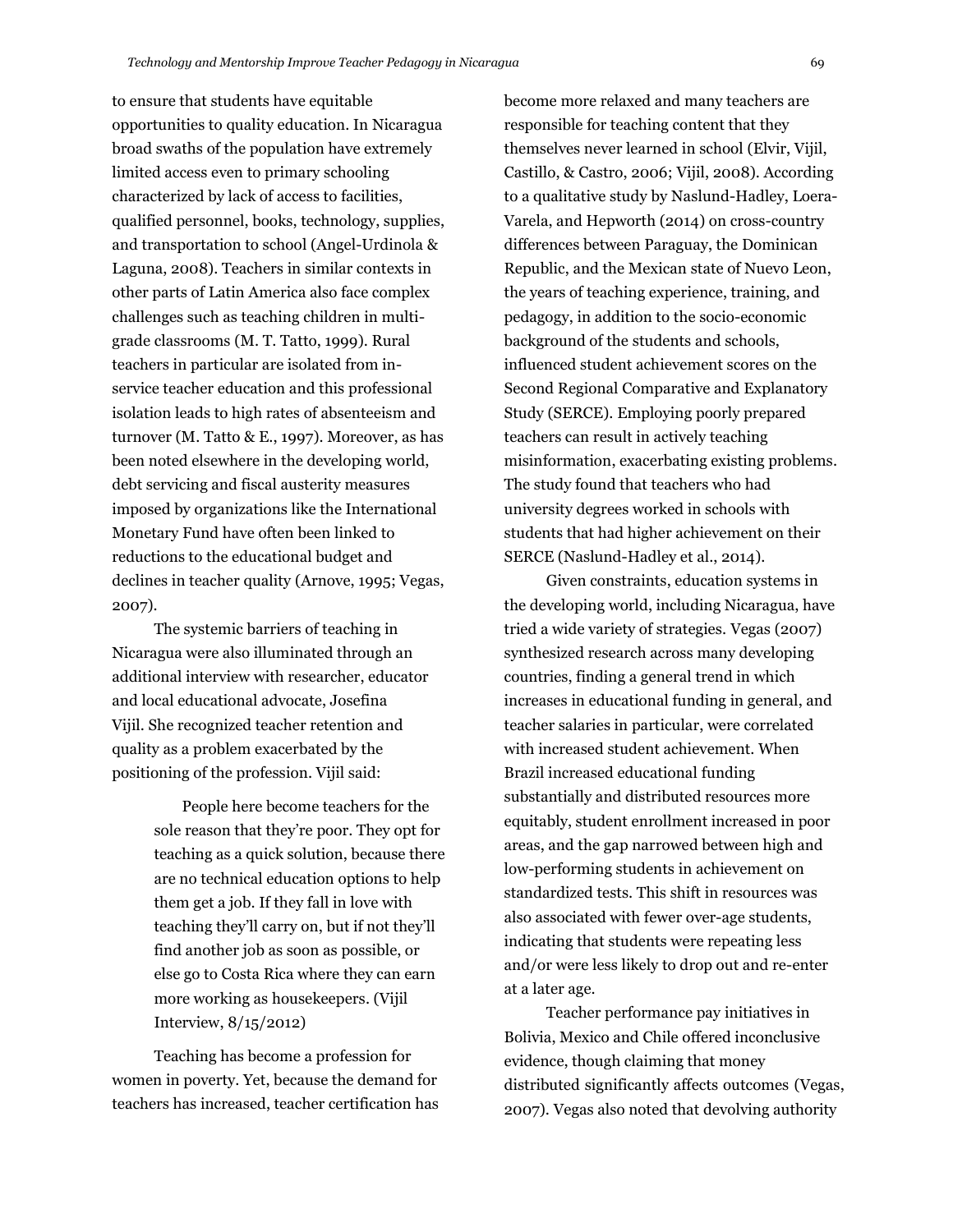to local schools in El Salvador and Honduras lead to less teacher absenteeism and better parent-teacher relationships, although it did not seem to be directly tied to student achievement outcomes.

In a more recent meta-analysis of research on education in the developing world, [Buchmann and Hannum \(2001\)](#page-17-7) noted that although spending more on science labs, reducing class size or teachers' salaries did not seem to increase student achievement, there was strong evidence that spending more on textbooks, libraries and teacher education matters and strongly affected student outcomes. This lead them to conclude that in developing countries, basic material inputs and teacher quality are highly important; much more so than in industrialized countries where these factors may be assumed to be widely available. However, the authors did note that recent studies tend to rely on measures like the TIMSS (Third International Math and Science Study) test, and the poorest countries, such as Nicaragua, generally do not participate in TIMSS.

The meta-analysis conducted by [Hanushek \(1995\)](#page-18-17) indicated that teacher education was a significant and key factor in improving student performance in developing countries, more so than teacher salaries, student-teacher ratios, or per-pupil expenditures. However, reviews of teacher education in the developing world have indicated that teacher education in this context was under-theorized, meaning practice was not up to date with current research on effective pedagogy, and that teachers' practices did not seem to be effective, leaning towards rote memorization [\(Navarro &](#page-18-18)  [Verdisco, 2000\)](#page-18-18). Moreover, there are serious critiques of teacher preparation programs in Latin America as a whole, claiming that the educational theory taught is divorced from practice, and that teachers are not prepared to teach in rural settings or with indigenous

populations [\(Villegas-Reimers, 1998\)](#page-19-8). Additionally, many teachers, especially rural teachers, do not have many opportunities to participate in in-service professional development. Teachers interviewed in several research studies often mentioned the need to have more practical in-service courses [\(Navarro](#page-18-18)  [& Verdisco, 2000\)](#page-18-18).

Since teachers in contexts like those described above may find their way to teaching through many different routes, there has been a general trend towards increased focus on inservice rather than pre-service teacher education. This trend likely reflects widespread criticism that teacher education programs at universities are impractical and disconnected from the realities of daily teaching. However, in Nicaragua and much of Latin America, hours of in-service teacher education are often directly linked to salary increases and career advancement. This has created a pressure away from high quality in-service education, as the incentive is for teachers to accumulate credentials and diplomas, and learning or change in practice is incidental [\(Navarro &](#page-18-18)  [Verdisco, 2000\)](#page-18-18).

In Mexico, Tatto [\(1999\)](#page-19-5) highlighted one recent example of an in-service program that aimed to change teachers' practices in order to better reflect constructivist theories of teaching and learning. Previous to this initiative, all inservice education had been provided at "Teacher Actualization Centers" run by the government. These centers had low attendance rates and were widely criticized for didactic teaching methods and lack of curricular coherence. In *El Programa para Abatir el Rezago Educativo* (PARE) [Program to Avoid Falling Behind Educationally]; local teams in the four poorest Mexican states submitted proposals, and were given materials and training in Piagetian developmental theory and constructivist teacher methods. This program was judged successful on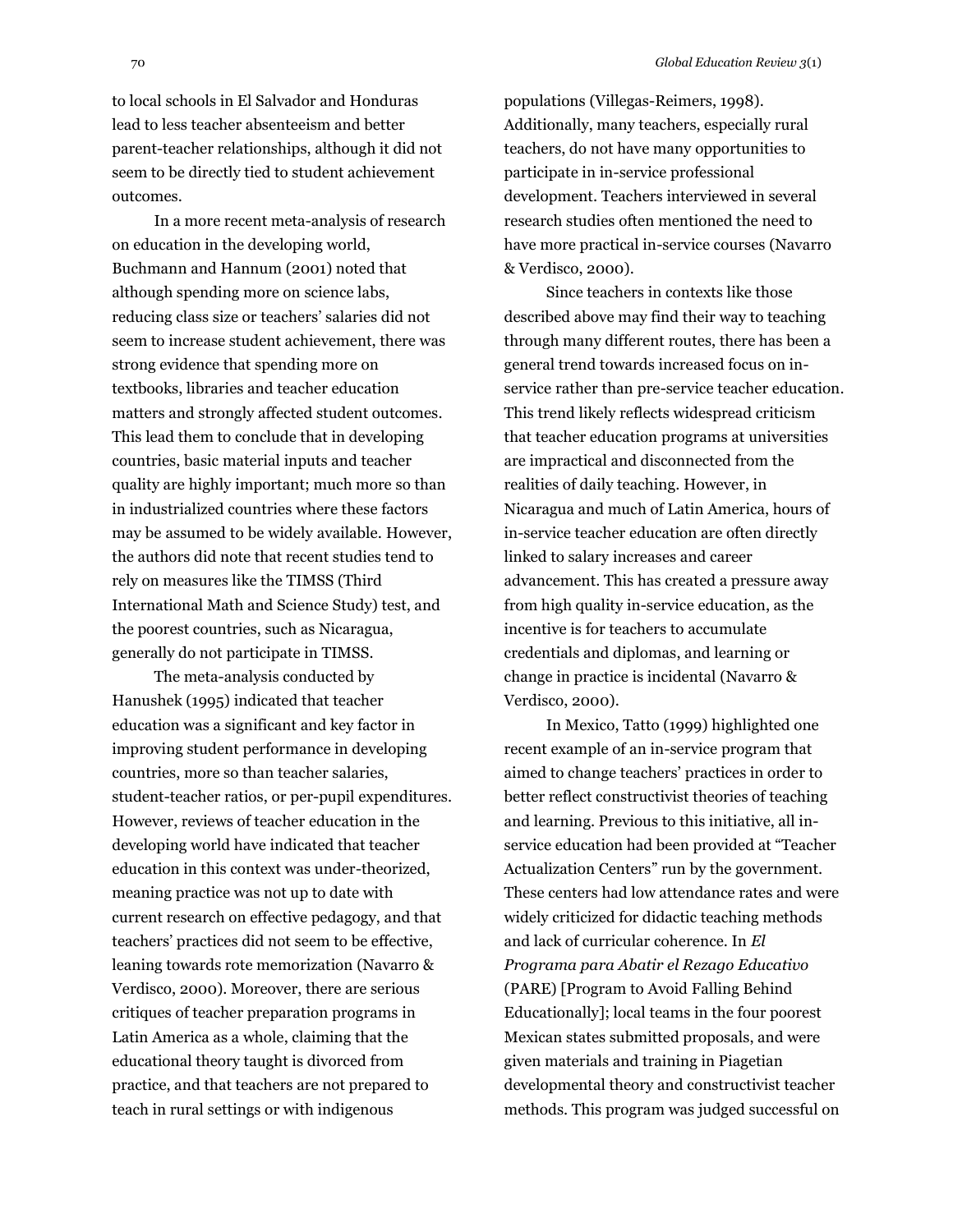some accounts, in particular adjusting the curriculum to better reflect the needs of indigenous students and rural teachers. However, Tatto [\(1999\)](#page-19-5) noted the ways in which PARE did not achieve its stated goals; namely, teachers were taught via a "cascade model", with a small cohort of teachers participating in an initial training, who then returned and taught colleagues. This did not prove to be an effective way of disseminating constructivist methods, perhaps because the initial training was carried out via traditional direct instruction. PARE was also not able to address weak subject-area knowledge; since, as the author acknowledged, "improving one's poor knowledge of subject matter requires long periods of sustained study and guidance---something the program could not readily provide" (p. 28). Tatto argued that the urgency for fast and massive reforms in Mexico may have led to superficial implementation of teacher education reform and compromising of the goals.

Research on teaching highlights the variability in how teachers understand and enact new reform ideas in classrooms [\(Cohen, 1990;](#page-17-8) [Spillane, 1999\)](#page-19-9). The intervention described in this study provided in-service teacher education that emphasized cooperative learning and the use of math content videos. The professional development opportunities were structured to place the teachers as experts, learning from one another and fostering collaboration. In Nicaragua, as elsewhere, the most common professional development follows a model of direct instruction in "best practices" (Campano et al, 2010) when a ground-up educational approach to reform may actually serve better to empower teachers and students [\(Campano et al.,](#page-17-2)  [March 2010;](#page-17-2) [Freire, 2007\)](#page-18-8).

Relevant to this study is how teachers adopt and use math content videos, which in the context of Nicaragua, requires resources not readily available to teachers because of a lack

funding. Literature on international donor communities suggest that there continues to be a disconnect between global visions of educational equity and quality with an over-reliance on input-output models [\(Sanyal, 2009\)](#page-18-19). However, studies show that regardless of the resources, much depends on effective use of resources for successful teaching and learning [\(O'Sullivan,](#page-18-0)  [2006;](#page-18-0) [L. S. Shulman, 1987\)](#page-19-0). For example, distribution of laptops to children does not guarantee that the children will develop computer literacy [\(Owston & Wideman, 2001\)](#page-18-20). Lack of educational software or inexperience with the technology can result in student and teacher frustration or confusion [\(Owston &](#page-18-20) [Wideman, 2001\)](#page-18-20). Evidence suggests that teachers need substantial amounts of time to learn how to integrate approaches using technology in their classrooms [\(Owston &](#page-18-20)  [Wideman,](#page-18-20) 2001). While input/output models provide insights into an educational systems' economic efficiency, they do not offer insight into what actually transpires inside of a classroom [\(O'Sullivan, 2006\)](#page-18-0). This intervention incorporated ongoing professional development and mentorship for participants. In this study, we took into consideration both our observation of classroom practices and teacher accounts of participation in the intervention, specifically how they integrated (or did not integrate) math content videos into their instruction, and how they judged that their participation in the intervention mediated their pedagogical content knowledge.

### **Methods**

#### **Data Collection and Analysis**

In order to understand teachers' experience of a technology-based math pedagogy intervention and how it mediated their teaching practices, we used qualitative methods. We sought to understand how participation in this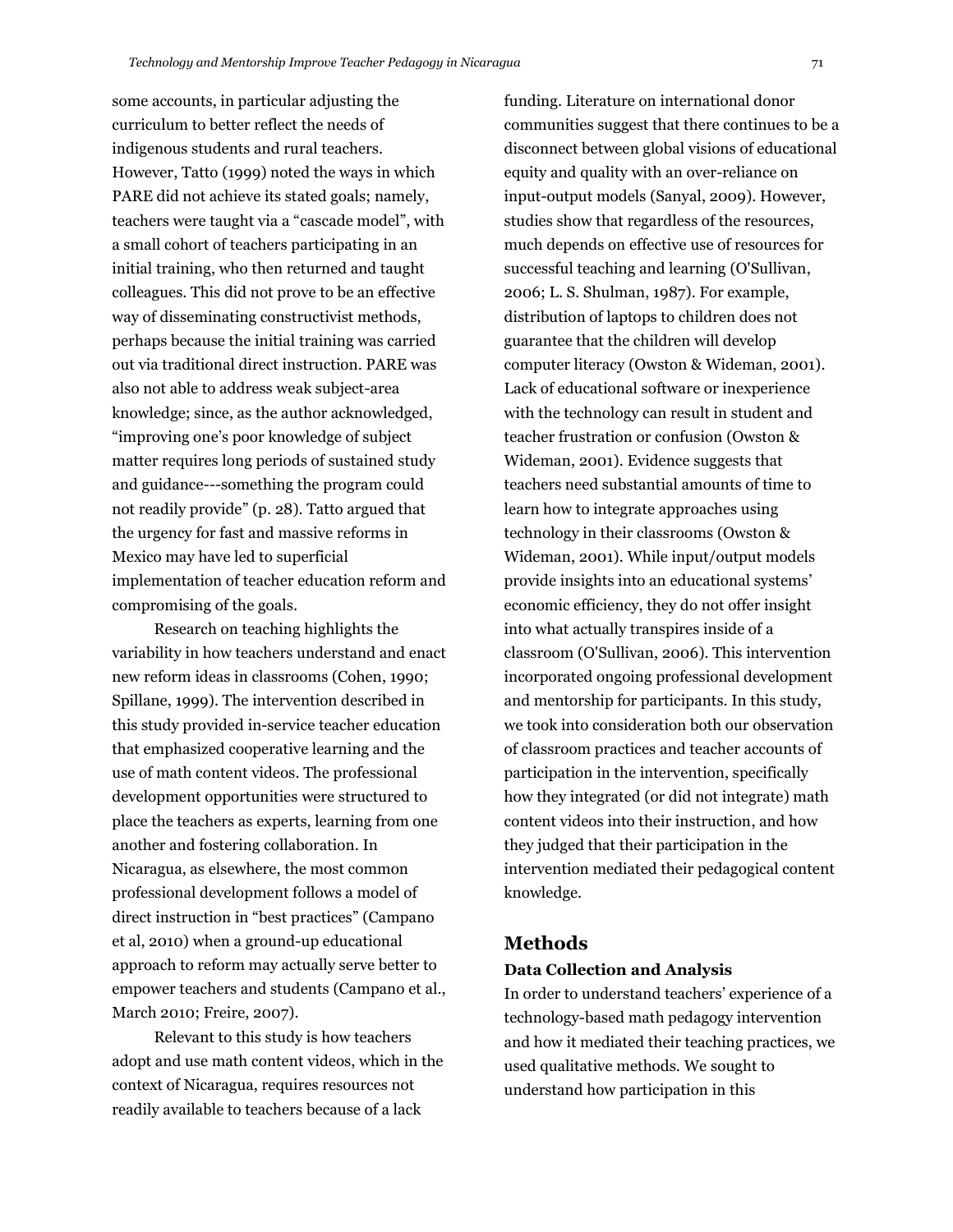intervention facilitated changes in teacher practices both through teachers' perceptions and experiences of their own learning and observations of teachers in action. To understand teachers' experience of the program, we conducted semi-structured interviews with all of the participating teachers, the mentor that visited them as part of the intervention, and administrators at two participating sites. These semi-structured interviews included questions that were open-ended in nature and asked teachers to reflect on their experiences in the classroom, at their school, with the content, collaborating with other teachers and their mentors, and as participants in the intervention. These semi-structured interviews (See Appendix A for interview questions) were conducted bimonthly over the course of three months (July, August, and December of 2012).

We triangulated teachers' experience and description of their practice with observations of teachers in action. All researchers spent three weeks observing teachers across all of the participating schools. As participant-observers, the researchers entered the classrooms, established relationships and participated in teacher workshops during a three-week period.

The jottings taken in the field during observation were later expanded into full fieldnotes [\(Emerson, Fretz, & Shaw, 1995\)](#page-18-21). In order to extend understanding of teacher practice, these observations were contextualized by the semi-structured interviews with administrators, the teachers, and mentor. We also drew on relevant artifacts such as observation records kept by the teacher mentor and teacher lesson plans.

During the initial round of coding (See Appendix B for codes), researchers read the entire data set and generated a set of preliminary or "in vivo" codes [\(Glesne, 2006\)](#page-18-22), periodically writing analytic memos to make

sense of emerging themes [\(Saldaña, 2012\)](#page-18-23). These analytic memos served to help refine and collapse initial codes into categories and subcategories. All video and field notes were coded collaboratively (Adair & Pastori, 2011). After initial coding, researchers revisited the original data set to selectively transcribe teacher interviews. Data was triangulated [\(Marshal &](#page-18-24)  [Rossman, 2011\)](#page-18-24) and repeatedly revisited to find patterns, examples and counter-examples using an inductive approach to analysis [\(Glesne, 2006;](#page-18-22) [Marshal & Rossman, 2011;](#page-18-24) [Mertens, 2005\)](#page-18-25).

#### **Participants and Schools**

The professional development intervention involved eleven teachers (third and sixth grade) and two administrators at five different highpoverty primary schools in Nicaragua serving approximately 350 third and sixth grade students combined. On average, there were 27 students per classroom. The teachers and schools were recruited to participate in the program by the sponsoring non-profit organization, *Fundación Uno* through their existing networks. Participation was voluntary, and ultimately the teachers and schools selected by *Fundación Uno* were formed through mixed purposeful sampling based on homogenous grouping factors, convenience, and criteria [\(Emerson et al., 1995\)](#page-18-21). More 3rd and 6th grade teachers volunteered to participate; thus, the organization narrowed down participation to the five schools that had both a 3rd and a 6th grade teacher.

The participating teachers each came to their schools with a variety of educational experiences, some having attended teachertraining programs upon high school graduation known as *escuela normal*, while others held a Bachelors or Masters degree. Pseudonyms have been used to protect teacher and school privacy.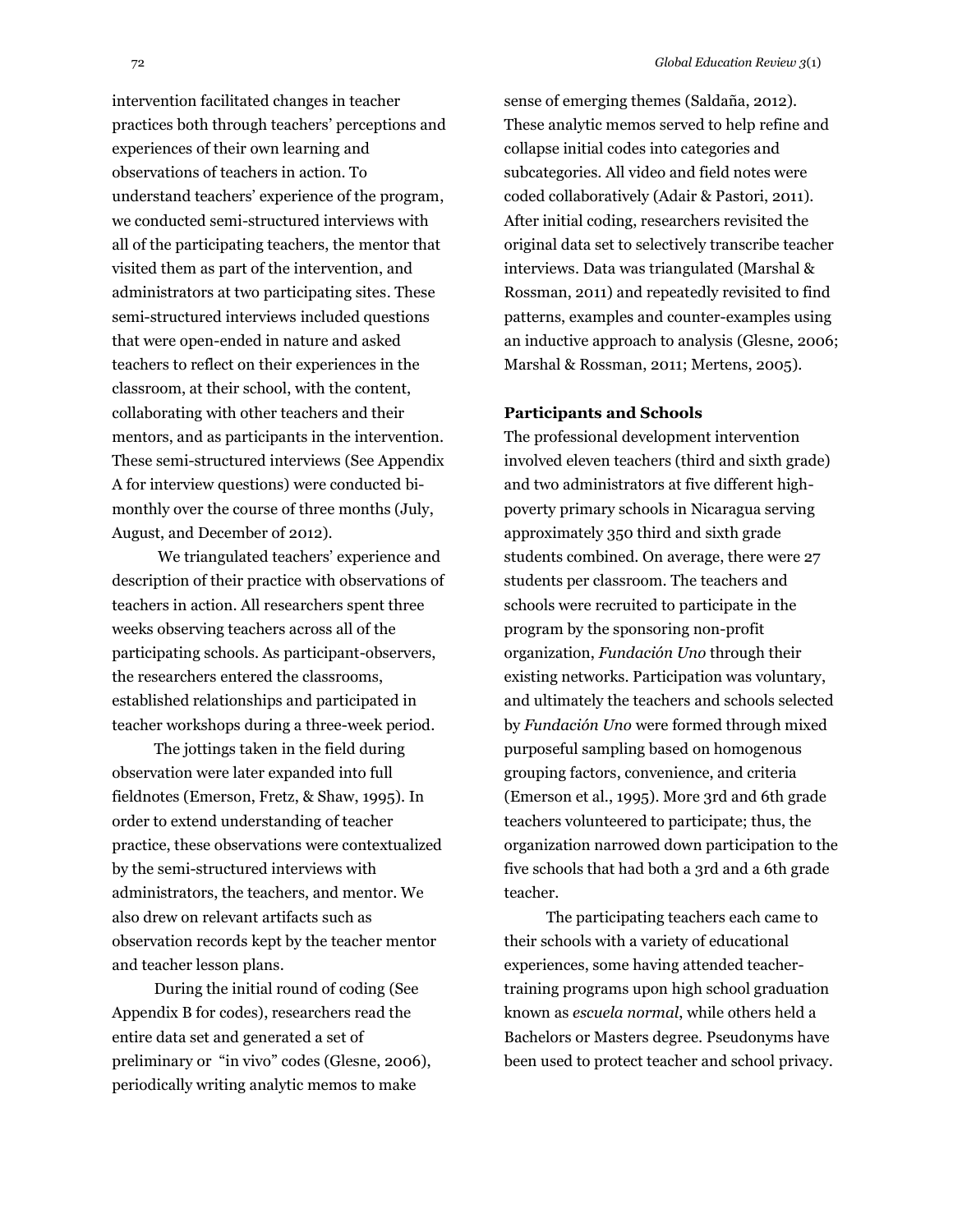### **Table 1**

*Participating Teachers* 

| <b>Teacher</b> | <b>Position</b>       | <b>School</b>          | <b>Years of</b><br><b>Experience</b> | Preparation                                                                          |
|----------------|-----------------------|------------------------|--------------------------------------|--------------------------------------------------------------------------------------|
| Mari           | 3rd grade             | Savir                  | 24                                   | Teacher Training for high school<br>graduates/ Escuela normal                        |
| <b>Yvette</b>  | $3rd$ grade           | Savir                  | 29                                   | Teacher Training for high school<br>graduates/ Escuela normal                        |
| <b>Tania</b>   | 6 <sup>th</sup> grade | Savir                  | 15                                   | Teacher Training for high school<br>graduates/ Escuela normal<br>Certified/Diplomado |
| Erica          | 6 <sup>th</sup> grade | Savir                  | 12                                   | Teacher Training for high school<br>graduates/ Escuela normal                        |
| Fabiola        | 3rd grade             | Alivah                 | 5                                    | Teacher Training for high school<br>graduates/ Escuela normal                        |
| Laurita        | 6 <sup>th</sup> grade | Alivah                 | 5                                    | Working towards Bachelors/estudiando<br>licenciatura                                 |
| <b>Miriam</b>  | 6 <sup>th</sup> grade | Clara                  | 29                                   | Teacher Training for high school<br>graduates/ Escuela normal                        |
| Leticia        | 3 <sup>rd</sup> grade | Clara                  | 16                                   | Bachelors/Licenciatura<br>Masters/Maestría<br>Doctoral student/ Estudiando doctorado |
| Jecenia        | 3 <sup>rd</sup> grade | Tambra                 | 18                                   | Bachelors and Teacher Training school/<br>Licenciatura and Escuela Normal            |
| Ana            | 3 <sup>rd</sup> grade | Julio<br><b>XXXIII</b> | $\overline{4}$                       | Teacher Training for high school<br>graduates/ Escuela Normal                        |
| Elena<br>1.1.1 | 6 <sup>th</sup> grade | Julio<br><b>XXXII</b>  | 24                                   | Bachelors and Teacher Training school/<br>Licenciatura and Escuela Normal            |

Table 1

\*All names are pseudonyms

All teachers were mentored and coached by Bella, an employee of *Fundación Uno*. Bella is a native Nicaraguan currently working on her MA of Education. She observed teachers at their schools once a week and conferenced with them after each formal observation over the course of the school year. During this time Bella would

take on a variety of roles, that of a classroom observer, that of an actively participating student, or even that of a co-teacher. Additionally, Bella led a professional development training/ teacher meeting for the teachers involved in the project once a month. Her multi-layered perspective on education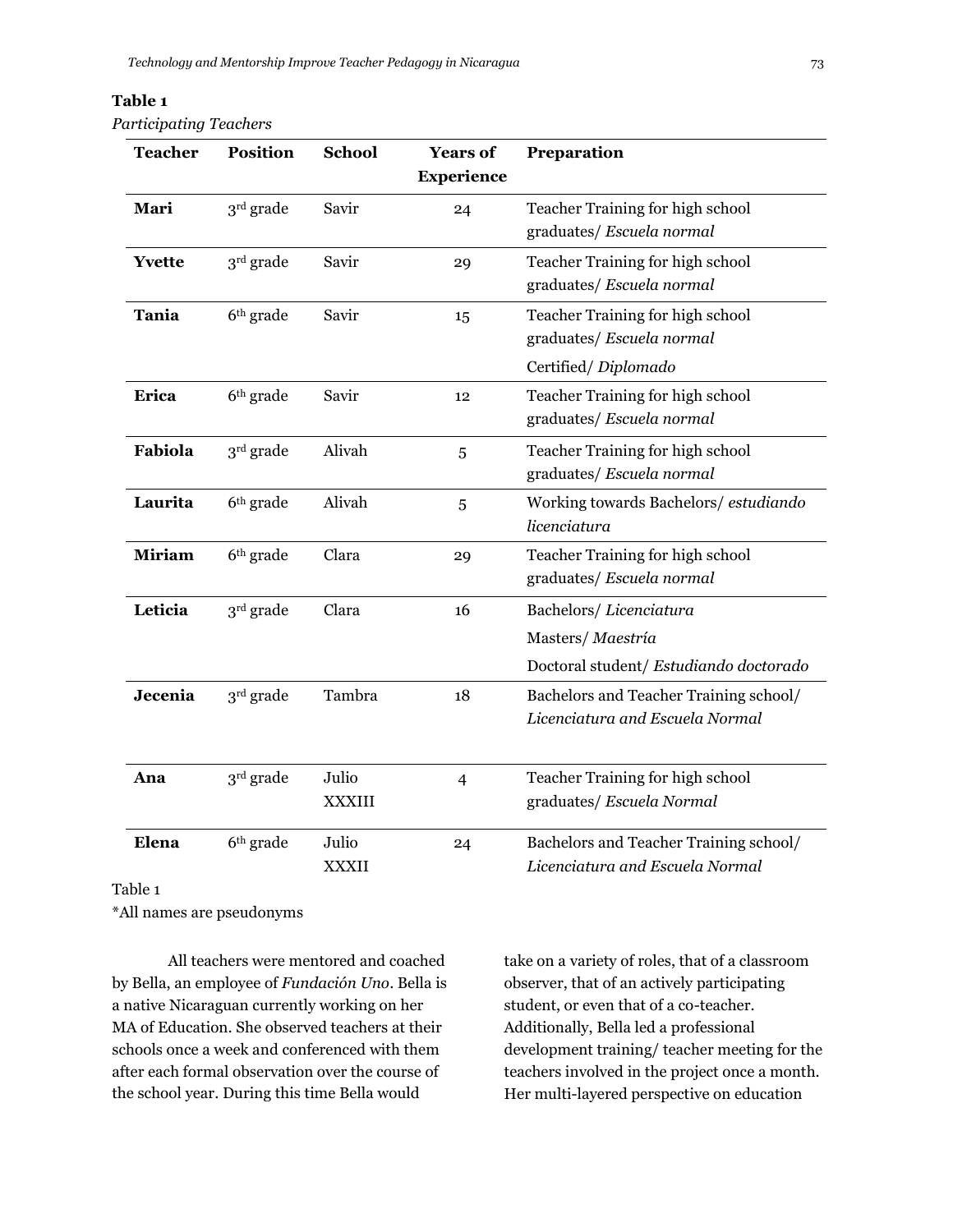based on her own schooling experiences in Nicaragua, combined with her advanced technological skill-set made her an important asset to the intervention.

The five schools served similar populations in terms of low-income students from rural communities. While all schools had access to content videos, it is important to note that they accessed these videos through very

#### **Table 2**

*Participating Schools*

different means. At one school, Savir, each student had a One Lap Top Per Child (OLPC) XO laptop and USB video files. The other four schools used TV carts, DVDs, USB video files, and/or their computer labs. In three schools, Tambra, Clara, and Julio XXXII, teachers did not have televisions in their classrooms and consequently needed to negotiate the use of a common television.

| <b>School</b>                                                                     | <b>Grade Level</b> | <b>Technology to</b><br><b>Access Content</b><br><b>Videos</b>                | <b>Details</b>                                                                                                                                                                                                                                                                                                          |
|-----------------------------------------------------------------------------------|--------------------|-------------------------------------------------------------------------------|-------------------------------------------------------------------------------------------------------------------------------------------------------------------------------------------------------------------------------------------------------------------------------------------------------------------------|
| <b>Savir</b>                                                                      | PreK-Secondary     | OLPC XO computers/<br>USB memory sticks<br>of content videos                  | Catholic nuns manage the<br>school and work with salaried<br>non-religious teachers/staff.<br>Lunch provided.                                                                                                                                                                                                           |
| <b>Julio XXXII</b>                                                                | PreK-6             | Television/DVD                                                                | Independent private school<br>funded by several non-profit<br>organizations. School provides<br>education to low income<br>children from surrounding<br>areas and parents pay a<br>nominal fee of C\$35 a month<br>(US\$1.50).<br>Low teacher salaries below the<br>national average.                                   |
| <b>Alivah</b>                                                                     | PreK-6th           | Television/DVD                                                                | 40 km from the capital in a low-<br>income rural area. Inhabitants<br>live off of mostly subsistence<br>agriculture.<br>Private Christian<br>organization/school mostly<br>funded by a church in Seattle.<br>Breakfast and lunch provided                                                                               |
| <b>Tambra</b><br>(Morning)<br>classrooms) /<br>Clara<br>(Afternoon<br>classrooms) | PreK-6th           | Television/DVD<br>(borrowed from<br>principal's home<br>upon teacher request) | Parochial Catholic School<br>located in El Crucero, in<br>Managua. Students are from<br>low-income households, as well<br>as students who have been<br>unable to continue studying in<br>neighboring private schools due<br>to poor performance or learning<br>difficulties. Children pay a<br>small fee for attending. |

Table 2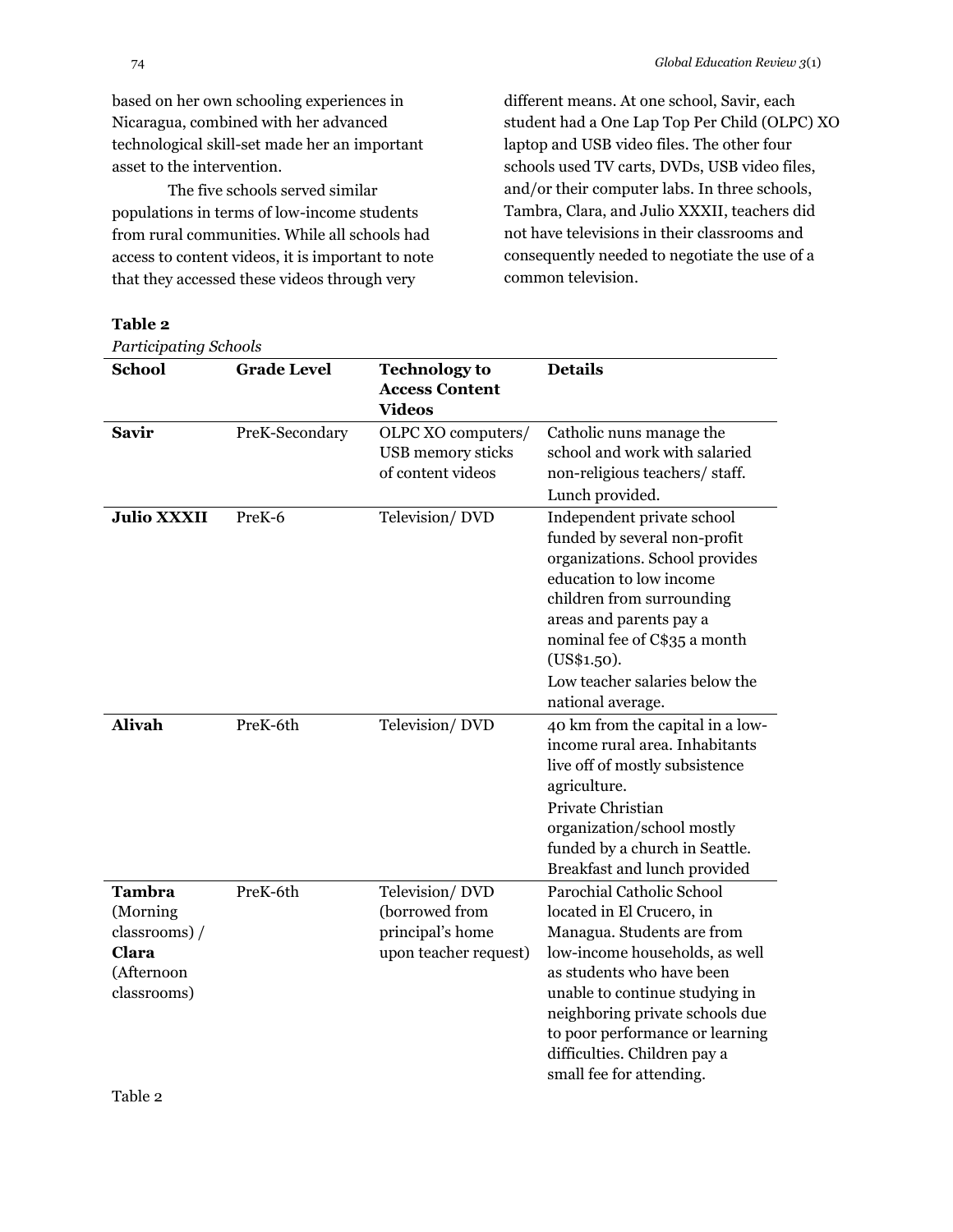#### **The Educational Intervention**

In 2006, the Khan Academy, a non-profit organization in the United States created a free online education platform with over 3,000 math and science video tutorials [\("Khan Academy](#page-18-26)  [Math," 2015\)](#page-18-26). These video tutorials were created using recorded audio of direct instruction paired with screen-casting technology of an electronic blackboard to capture a teacher using their whiteboard to provide instruction [\("Khan](#page-18-26)  [Academy Math," 2015\)](#page-18-26). The videos provide short segments of step-by-step instruction incorporating formulas, equations, doodles, and diagrams to show multiple ways of solving math problems. Khan Academy videos can be viewed by students independently, can be used by teachers to flip the classroom, or can be used as a foundation for scaffolding other opportunities for guided, collaborative, and/or independent practice. The organizations website also provides a progress tracking platform, practice exercises and other resources for educators.

The Khan Academy educational platform has attracted widespread attention for its potential to provide high-quality content instruction, and inspired *Fundación Uno* to pilot an educational intervention centered on math content videos to be viewed by teachers and students using donated televisions and DVD players or One Laptop per Child (OLPC) XO computers. *Fundación Uno* paired the math videos with a series of professional development opportunities and weekly mentorship. The 300 math videos were selected because they met the Nicaraguan content standards for third and sixth grade (e.g. arithmetic operations, multiplication, fractions, decimals, measurements, etc.). Of the videos selected, some had already been translated into Spanish by the Khan Academy while others were translated by *Fundación Uno*. Combined with teacher trainings, the intervention sought to improve teacher pedagogy while increasing student academic success in math. *Fundación Uno* designed,

funded, and implemented the educational intervention. The researchers collected, analyzed, interpreted the data, and wrote the research report independently.

Teachers at participating schools took part in a one-week intensive professional development at the beginning of the school year designed to support the growth of their pedagogical content knowledge. To this end, they were supplied with math content videos, which were drawn from the Khan Academy video collection. The videos consist of short segments of direct instruction on a wide variety of math topics. Bella, the teacher mentor, and program facilitator reviewed and organized all of the videos in order to align them with the Ministry of Education's scope and sequence for 3rd and 6th grade. As part of the training, Bella introduced a number of interactive activities and lessons to complement the videos. Following the training, she visited each site weekly to observe and coach teachers in their math instruction. Bella also provided regular teacher trainings and collaborative lesson planning opportunities throughout the school year. She specifically focused her coaching and professional development on lesson structures and activities that were interactive and participatory. This stemmed from her observation that math instruction as a whole tended to primarily consist of traditional methods in which students copied algorithms from the board and solved (or failed to solve) them independently.

#### **A Note on Researcher Positionality**

All three researchers spoke Spanish fluently which facilitated data collection and rapport with participants. Researcher one is a White female who was raised in Nicaragua which provided additional knowledge of local culture and customs. Researcher two is a White female who taught and lived in Mexico for five years and researcher three is a Latina female. All three researchers were hired by *Fundación Uno* for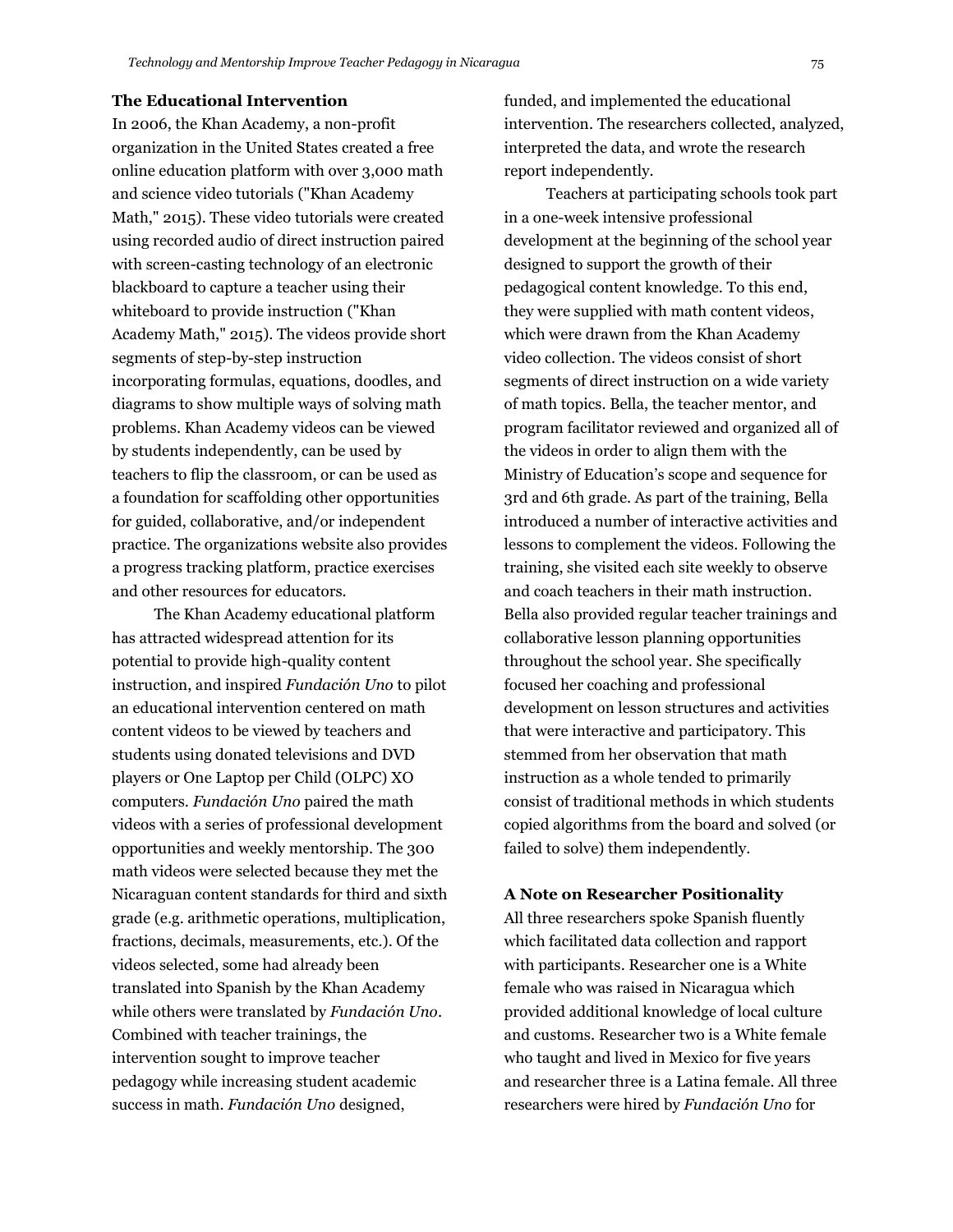the purpose of evaluating the intervention. While this created the potential for a possible conflict of interest, researchers explicitly told the organization they would report both positive and negative findings of the intervention prior to agreeing to participate in the evaluation. Given that the project was a pilot for a larger scale intervention, the researchers felt welcome to notice and describe challenges and failings as well as successes.

### **Findings**

Teachers perceived that systemic issues in the Nicaraguan educational system, such as low salaries and lack of resources, produced numerous obstacles for their professional growth and use of educational intervention. Educator buy-in and the intervention model itself further influenced the ways teachers took up (or did not) aspects of the intervention. Amidst these conditions, we identified several findings, which indicated that the educational intervention model supported teachers' ability to be innovative and grow their practice. Salient among these findings was: a) teachers reported increased pedagogical knowledge from participation in teacher trainings and program mentorship; b) teachers appreciated increased opportunities to collaborate and support one another as a community of teachers; c) teachers were flexible in adaptation of the intervention model to their classroom context; and d) teachers perceived the videos as valuable and supportive resources for pedagogical content knowledge.

### **Conditions Mediating Teacher Innovation** *Systemic Barriers*

Several teachers expressed the sentiment that they were being taken advantage of by the educational system in which they worked, negatively impacting their motivation for participation in the intervention in particular and in professional development generally.

Numerous teachers expressed the sentiment that they were not treated like professionals. For example, due to budgetary issues, accounting problems, and government corruption, teachers at one school explained that they did not receive paychecks for multiple consecutive months.

There is a clear connection between systemic barriers and teachers' motivation to improve their practice and content knowledge. Teachers described how their inconsistent salary payments lowered their motivation to participate in the intervention because under those conditions "*no tienes ni un sentido"* [you don't feel anything] (Jecenia Interview, 8/2012).

Bella, the teacher mentor and program coordinator, also perceived the impact of the working conditions and broader context on teachers' motivation to learn:

> They haven't gotten paid … I feel like they don't really have any motivation to change what they've been doing because they're kind of like, 'You should be glad that I even come!' so to take the extra time to put DVDs and watch them and plan a lesson and try to change their teaching completely, I feel like they don't have the motivation. (Bella Interview, 6/13/12)

Bella noted that there was a "combination of reasons why" the implementation of the intervention was challenging, but then described how "other problems" including how larger structural issues further influenced the teachers' motivation to participate in the intervention. Aware of the relationship between the economic conditions and teacher attitudes, Bella also noted that Nicaraguan teachers are not only the worst paid teachers in Central America, but they are also among the worst paid professionals in Nicaragua, earning less than 60% of the average wages for other jobs (Rogers, 2012). Teachers' consciousness that they were not accorded respect or compensation as professionals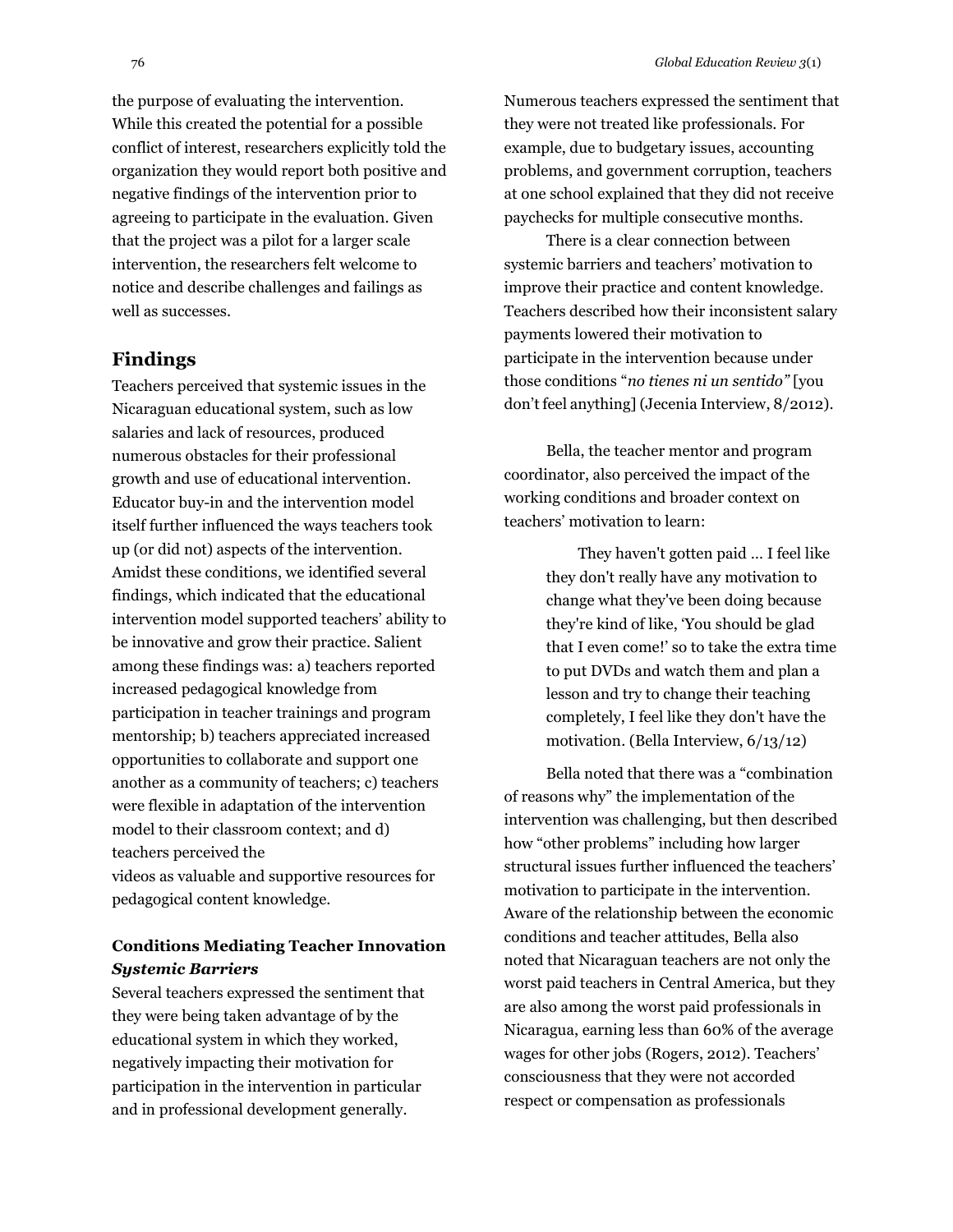seemed to negatively impact their desire to participate in professional development.

Importantly, economic constraints and other structural problems were not always associated with low motivations. Some teachers expressed a high commitment to their own professional growth alongside regard for the importance of teaching to the community. For example, Fabiola, a teacher at Alivah, noted, "*Aquí no es un salario muy grande, tenemos que reconocer que es un proyecto social y estamos limitados a lo básico*." [Here, the salary is not big. We have to remember that this is a social project and we are limited to the basics] (Fabiola Interview, 8/2012). Here, she acknowledged that teaching was not well-paid, but noted its importance to society. Thus, despite the structural barrier of low-pay and missed payments, teacher commitment to education as a form of social work mitigated, in multiple cases, the negative impact on teacher motivation.

#### *Intervention Ownership*

Teachers articulated a lack of ownership that created difficulty in implementing the new teaching practices introduced as part of the intervention. In several cases, teachers did not feel they were in control of the resources or decisions regarding their practice. For instance, a common sentiment expressed by teachers was a sense of lack of control over the grade level they were asked to teach. For example, one teacher noted that she felt particularly disenfranchised when, after 25 years of working as a pre-K teacher, she was switched into a 6th grade classroom by her administration despite her reservations and protests. At the time of the study, she perceived this change to be a significant barrier to her development of pedagogical content knowledge. She expressed that prioritizing learning the content of the sixth grade curriculum prevented her from focusing on issues of pedagogy.

Although several teachers attributed similar lack of ownership and autonomy as obstacles to their professional growth, teachers who valued the intervention described themselves as better positioned for innovation and development. For instance, Jecenia regarded the intervention as an opportunity to grow her practice and empower herself as an educator.

> *Se ha interesado por darle armas al maestro con que defenderse, con que pelear la batalla. Y lo más interesante es que no estoy pagando ni un costo. Eso es el logro mas grande, yo no estoy pagando nada solo poniendo mi disposición.* [It has interested itself in giving teachers the weapons to defend themselves, with which to fight the battle. And the most interesting thing is that I'm not paying a thing, there is no cost. That is the biggest gift, I am not paying, only putting myself forth]. (Jecenia Interview, 8/2012)

Jecenia associates being a teacher in Nicaragua as being in "*la batalla"* [a battle]. She powerfully depicts the tools she receives from the intervention as "*armas"* [weapons] with which to fight. Teachers who perceived professional development as a useful tool for their own purposes sought authentic and deep changes in their classroom tasks and discourses [\(Spillane & Jennings, 1997\)](#page-19-10). Jecenia proudly admits that although many of her nephews studied at the university, she was the first of her family. "*Saqué una doble carrera en pedagogía y administración escolar*" [I double majored in pedagogy and school administration]. Though she studied to be a principal, she explained that she feels called to the classroom instead by, "*ese sentimento, te enamoras*" [That feeling, you fall in love with it]. Strong identification with teaching and a professional identity as a teacher contributed to her interest and ability to try out new teaching practices [\(Ladson-Billings, 1994\)](#page-18-27).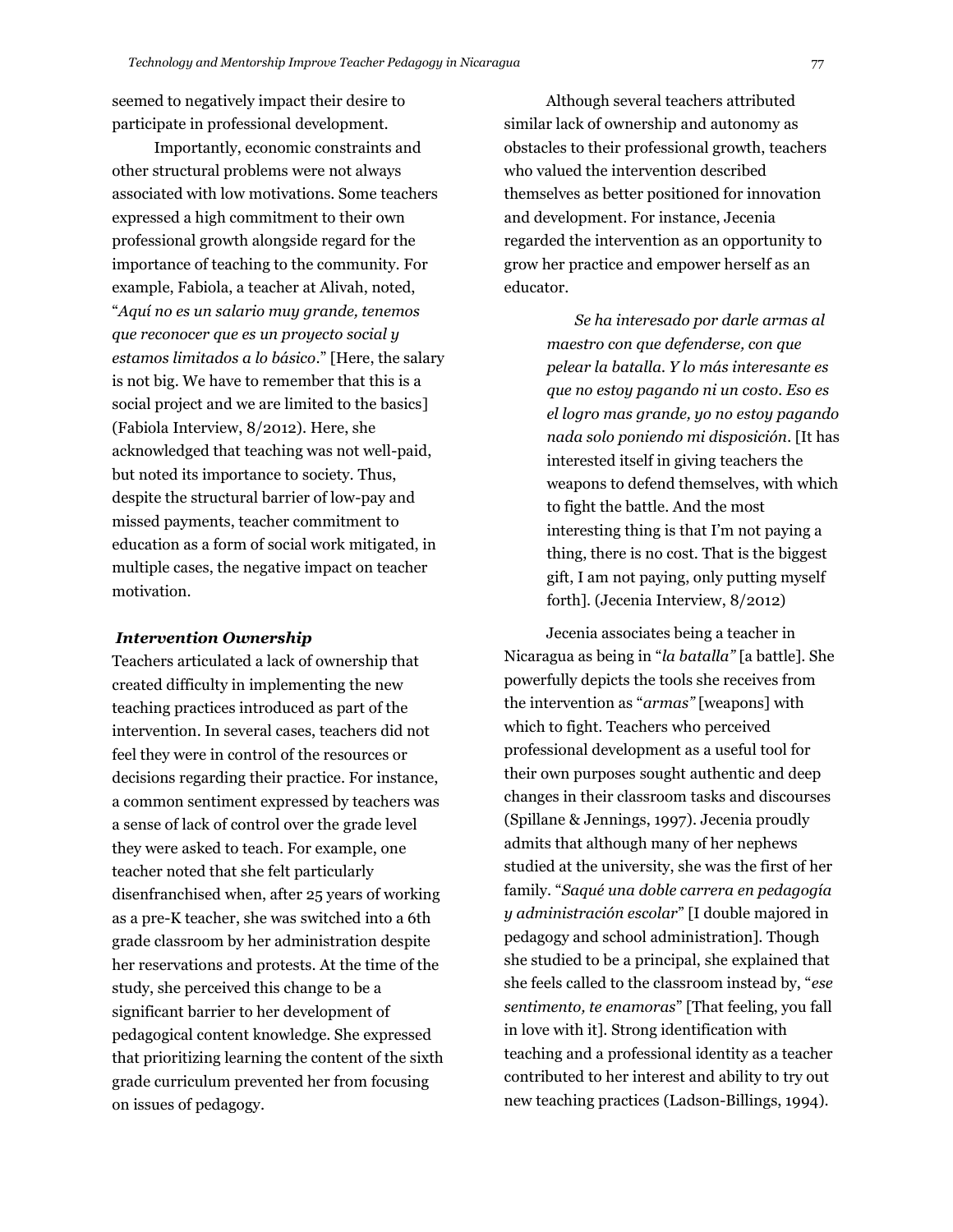Another teacher, Leticia, similarly valued the intervention as a useful tool, and welcomed visitors into her classroom. She asked for suggestions towards her development as a teacher. She believed that feedback is key to growth (Leticia Fieldnotes, 8/2012), and expressed an interest in pursuing her growth in pedagogical content knowledge. She perceived teacher education as an investment in herself and in her students, and consequently saw the math content videos as a tool for her own use.

#### *Mentorship*

Mentorship was identified as an important and helpful process by all of the teachers participating in the intervention. This observation is consistent with the literature that highlights the need for interventions in developing countries to go beyond an inputoutput model to provide guidance for implementation [\(O'Sullivan, 2006;](#page-18-0) [Sanyal,](#page-18-19)  [2009;](#page-18-19) [L. S. Shulman, 1987\)](#page-19-0). Teachers spoke highly of Bella's mentorship. In a rural, highpoverty context with multiple systemic barriers, two aspects of Bella's mentorship style were central to her success: a) co-construction of knowledge; and b) hands-on intervention.

Bella valued the knowledge of the local participating teachers and approached her mentorship as a facilitator to co-construct knowledge and pedagogical growth. For example, during both the initial teacher training and ongoing professional development, Bella coconstructed activities with the teachers to supplement the math content videos. In other words, rather than tell the teachers what to do when showing a specific video, she facilitated the discussion through cognitive coaching to have teachers come up with activity ideas on their own [\(Costa & Garmston, 1994\)](#page-17-3). Teachers turned paper bags into *Bolsitas de Tesoro* [treasure bags] filled with multiplication problems for student independent practice, empty cereal boxes into game boards, repurposed trash into

classroom corner stores with prices, and old take-out menus were repurposed and used to simulate the dining experience and paying of bills. Bella served as an intermediary to share these ideas across school contexts.

Bella's hands-on approach to mentorship also appeared to facilitate her success. As noted, teacher training and professional development generated ideas that could be directly applied to the classroom. Bella then was a participant observer in each teacher's classroom. The degree to which Bella participated in a teacher's classroom varied based on individual teachers needs. In some classes, Bella took over the lesson completely to model an activity, while in other classes she took a more peripheral role, only stepping in when the teacher requested. In all cases, Bella met with the teacher following the lesson to discuss how it went. Multiple teachers specifically stated their appreciation of how she created an opportunity for them to reflect on their practice. One teacher summarized her experience:

> *Siento que fue un éxito dado que son oportunidades donde el docente realice un papel tanto en teóretico como práctico, excelente los videos y los materiales facilitados por el proyecto, la supervisión excelente dado ayuda, al mejor al docente*." [I feel the program was a success that gave us, the teacher, the opportunity to take on a role that is just as theoretical as practical, the videos and materials were excellent, the supervision was excellent and helpful, all to better the teacher]. (Contact Summary Transcript 12/14/2012)

This demonstrates how Bella's mentorship style afforded teachers skills to transfer theoretical and conceptual ideas into practice. In other words, she facilitated the teachers to take on a role "*tanto en teóretico como práctico"* [just as theoretical as practical]. This achievement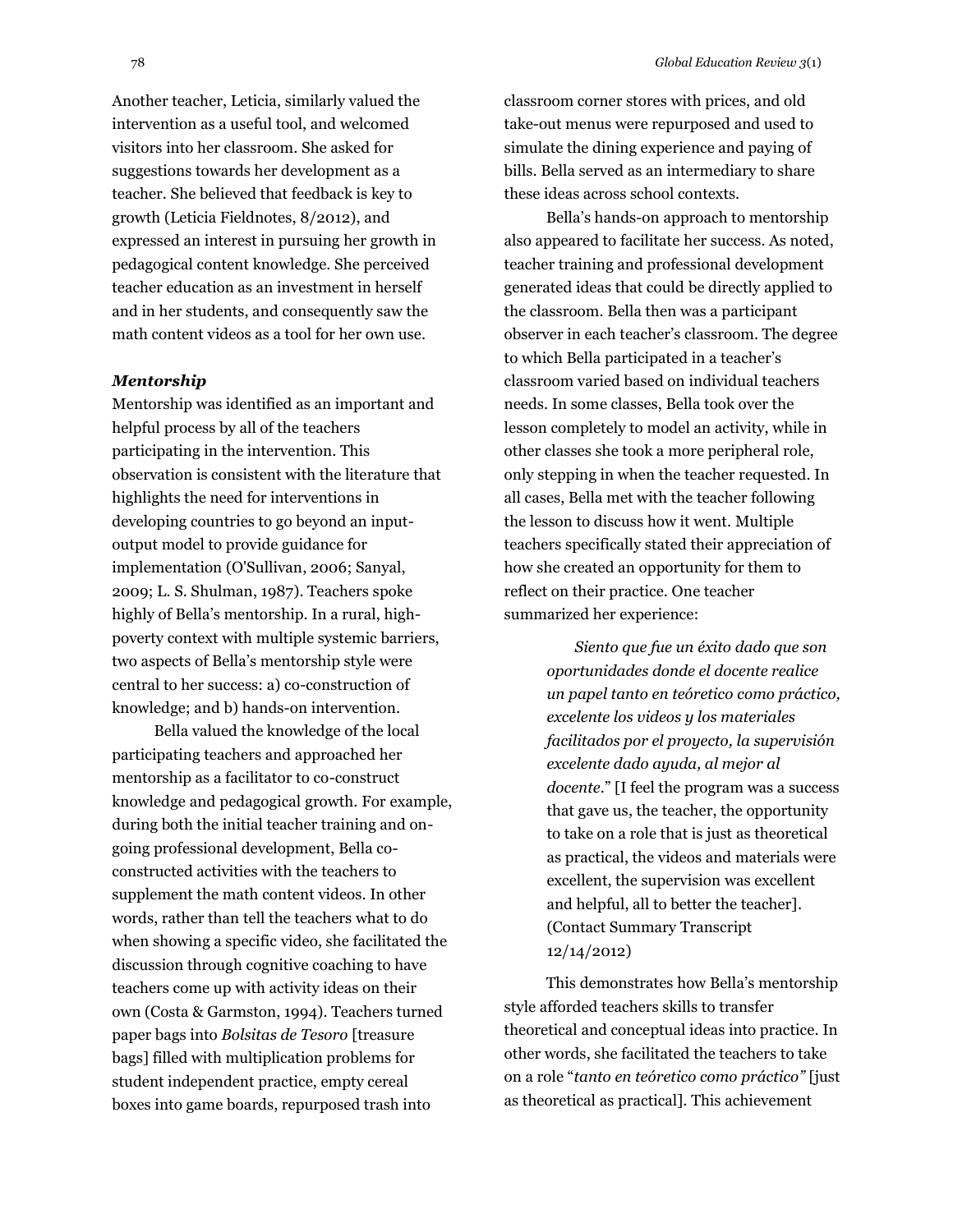was facilitated through the combination of valuing local teacher knowledge and engaging teachers in discussion of their teaching practices.

### **Innovation and Development in Teaching Practices**

#### *Pedagogical Knowledge*

Most teachers highly valued learning new instructional strategies and implemented collaborative learning activities practiced during the professional development training in the form of scaffolded lessons and interactive activities. For example, Laurita, a 6th grade teacher, creatively had her students take measurements of several ingredients to make *pinolillo*, a traditional Nicaraguan beverage, as a lesson on proportions. She then asked children to come up with their own definition of "proportion." Afterwards, she had the students watch the Khan Academy video in which examples and explanations were given regarding proportions and measurements. Bella noted that students seemed unusually animated, and that this lesson departed dramatically from the typical pattern of rote memorization and individual problem-solving she had previously observed.

Leticia, a third grade teacher, used the videos to teach more advanced topics once she realized that her students had mastered multiplication (e.g. how to multiply three digit numbers and how to divide decimals). Another teacher, Yvette, used a 2-5 minute video clip on a daily basis, assigning her students exercises and the task of re-watching the math videos at home on their OLPC XOs. She also created math centers, activities using decks of cards to enhance multiplication skills, and a classroom *pulperia* [corner store] from empty bottles, cans, and other market objects as relevant learning tools. Additionally, she discovered a math program on the OLPC XOs called Tux Math that allows the students to practice the skills she taught. She began to regularly plan a video

lesson followed by practice with Tux Math. Yvette, identified by Bella as one of the strongest teachers, also collaborated with the other 3rd grade teacher in sharing her ideas and lesson plans for the content videos. Teachers attributed increased student engagement and increased student learning based on participation in the intervention. This included not only content from the videos, but also pedagogical strategies from their workshops and interactions with Bella.

Researchers also observed high student engagement during lessons implementing the videos and collaborative instructional strategies with a few exceptions. However, teacher' classroom management was strongly related to the effective use of videos. For instance, at Savir, one teacher created systems in which the OLPC XOs and videos were being used efficiently. She had all students play the video at the same time, whereas in other classrooms students did not play the videos on their computers at the same time, and consequently the audio was mismatched and loud, while students were offtask and distracted (Fieldnotes, 8/10/12). In this case, the teacher had organized routines and expectations around laptop care; most students brought their XO. She set the expectation that all kids bring their laptops already charged, holding them accountable. She modeled her own use and care of her laptop. In other classes with the OLPC XOs, teachers reported that children did not always have a charged laptop, and so could not participate (Fieldnotes, 8/10/12).

In the cases of schools without the OLPC XOs, teachers used a television paired with a DVD. This too reflected skill on the teacher's part in organizing an effective learning environment. In one field observation, the researchers noted that as the Khan math video played one student sat in front blocking the screen for the first 15 seconds. It wasn't until the teacher paused the video and moved the boy blocking the front row that other students were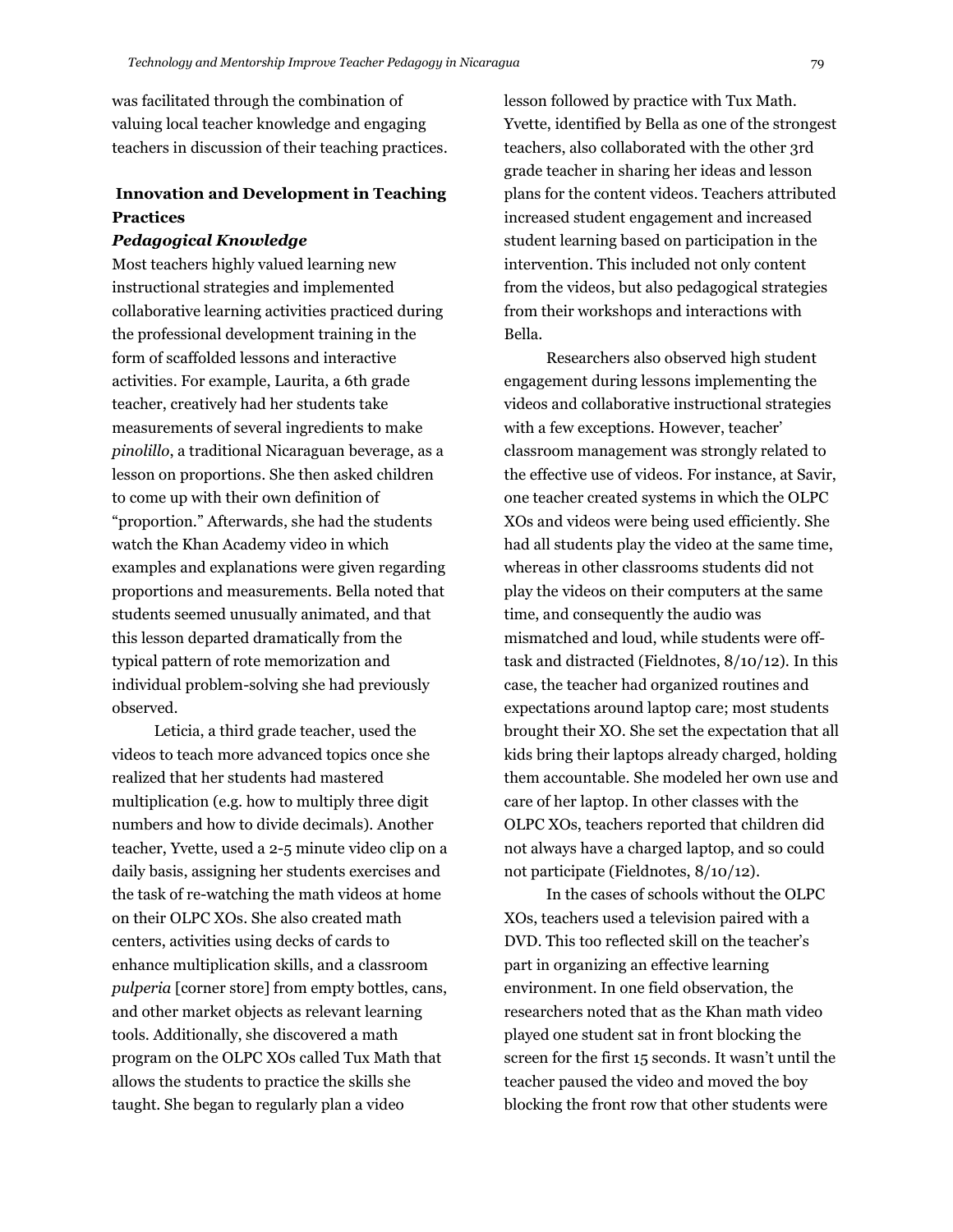able to see the teaching demonstration (Fieldnotes, 8/9/2012). In another classroom, a teacher was seen un-pausing the video and accidentally putting it on a different video (Fieldnotes, 8/8/2012). Both cases demonstrate the intervention depended on the teacher rather than the technology for success.

#### *Teacher Collaboration*

Innovative and creative teachers have forged supportive relationships with other teachers, both in the program and outside of the program. For example, Jecenia has given fellow teachers from different schools not participating in the intervention her Khan Academy DVD to copy. She also acted as a mentor to a 6th grade teacher, Miriam, another teacher participant, who had been struggling to move beyond teachercentered instruction. Jecenia consistently shared lessons and ideas with Miriam.

Yvette also recounted that after the professional development, teachers were reflective and would regularly come together to ask one another "¿*Cómo viste estas cosas, y que te parece, que hiciste, que empleaste?*" [How did you see things, what did you think, what did you do, what have you implemented?] (Yvette interview, 8/2012). Other times they would meet with teachers who had not been involved in the educational intervention. She recounted the power of collaboration afforded by the intervention and professional development and mentioned how teachers from other schools would join them for meetings and would often voice wishing they were part of the intervention. To help these teachers, they would discuss the Khan project and share their materials, DVDs, and pedagogy. Yvette explained, "*Por eso le llamamos "inter-capacitacion"* [That is why we called it "together-training"] (Yvette interview, 8/2012).

The co-construction of knowledge and sharing of resources builds their teaching communities. Together they supported one

another in growing both their individual teaching practice and that of their larger community. They identified the educational intervention as one of value and whose resources were worth sharing.

During one of the teacher trainings, seven teachers from another grade level, though not involved in the program, came to take part in the sharing of ideas. These teachers asked if the program could be expanded to include them (Yvette interview, 8/2012). This contributed to an understanding that interaction with others is essential in learning how to teach, as noted by Abrego, Rubin, & Sutterby (2006). At other schools, the teachers met to watch videos together and plan lessons. "*Están intercapacitandose entre ellas … yo se que es un proyecto nuevo, pero van a haber resultados."* [They are training one another … I know this is a new project, but there will be results], shared an Alivah administrator (Cecilia Transcript, 8/2012). Teachers who were more advanced pedagogically shared their creative ideas with other teachers, while teachers with stronger content knowledge sought to support their peers. 5.2.3 *Intervention Adaption*

Videos have been used in multiple ways as content for teachers and students, family learning, and disseminating resources. In the case of the educational intervention teachers have used the videos in a variety of ways. Some examples include: a) teachers lending the DVD to other teachers not involved in the intervention; b) several schools expressing a desire to expand the program to other grades; c) parents watching the videos for their own knowledge and to help their children; and d) teachers watching videos for their own content knowledge or to learn different pedagogical methods. As shared by an Alivah administrator:

> *Lo que se está hacienda se adapta, si hay algo, toman la idea del video y lo que pueden hacer es adaptarlo a su realidad.*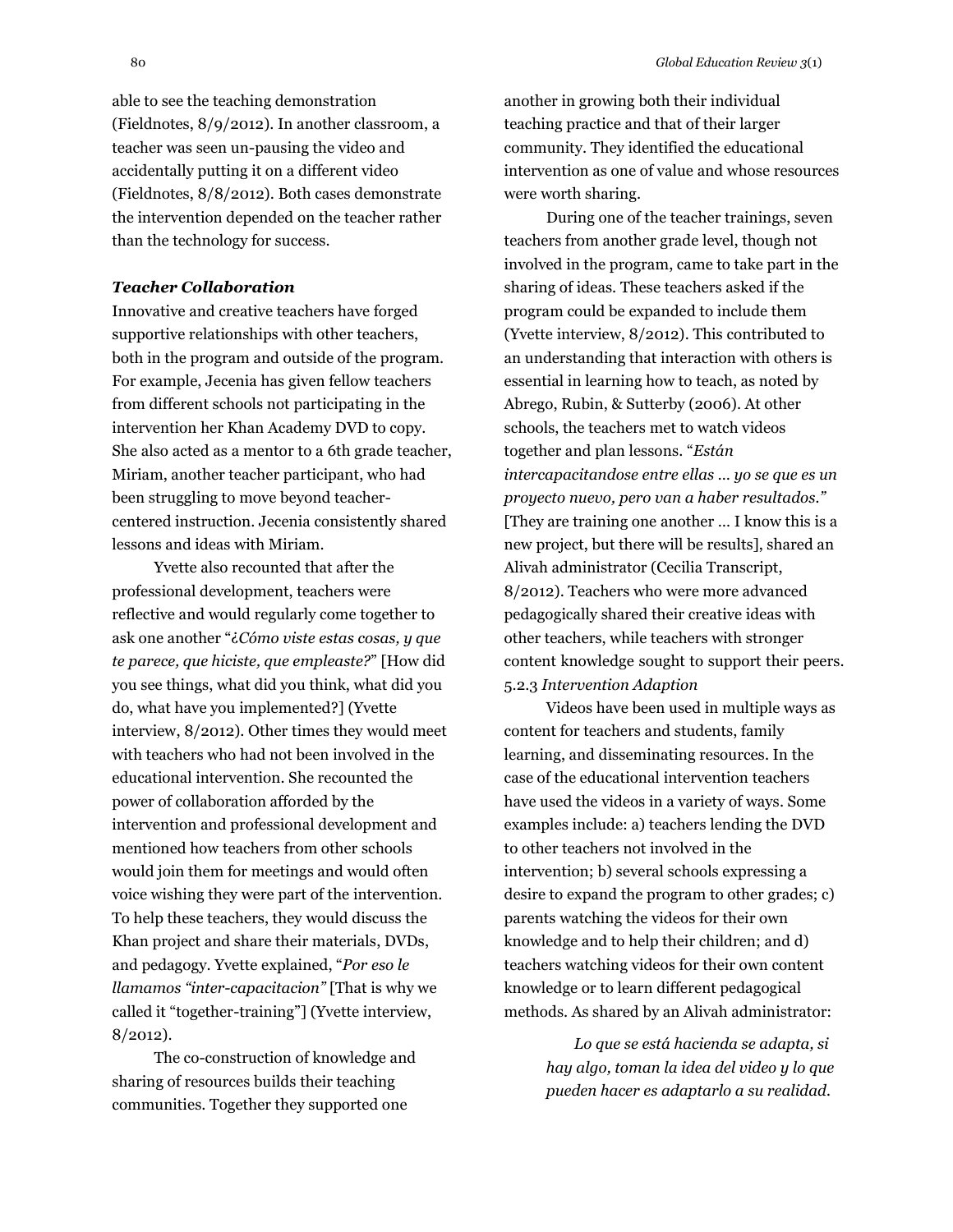*Si el video cumple con las expectativas del maestro entonces trabaja con el video, pero si solo hay algo nada más del video retoman lo que les servé.*" [What is being done is adaptation. If there is anything they can take the idea of the video and what they can do is adapt it to their reality. Yes, if the video meets the expectations of the teacher then they work with the video, but if there are just a few things, they can take out what will serve them]. (Cecilia Transcript, 8/2012)

This administrator spoke to the ways she has seen the videos used towards local adaptation ("they can take out what will serve them"). She perceived teachers as agentive and creative in their use of videos, responding to the needs of their students and their own particular social, cultural and economic context. Similarly, another teacher recounted how she used and adapted the videos in reponse to her needs: "*Estaba viendo el tema de el día de mañana entonces yo tenia que ver primero el video para ver si se relacionaba, si era si pues perfecto hacerlo y si no hacerlo alguna innovaciones.*" [I would look at the theme for tomorrow so I would first have to watch the video to see if there was a relationship, if they were related then perfect to use and if not then I would make some innovative adjustments] (Yvette Transcript, 8/2012). This teacher not only used the educational intervention videos to adapt her math curriculum, but also found ways to use the video resources available from the Khan Academy to supplement other subject areas. She did not feel constrained by the educational intervention materials; rather, she saw the videos as tools at her disposal.

Furthermore, another teacher explained how the professional development trainings facilitated her growth.

> *Porque las matematicas todo el mundo le tiene miedo. En otras palabras,*

*para mi las matematicas son sencillas, pero he visto que uno puede ser creativo. Todos vemos lo malo de la matematica, solo ven los numeros y los numeros y los numeros, pero para mi me ha despertado la creatividad y ir mas alla. Estar en el proyecto es un gran logro para mi. El beneficio es mio, yo soy la que salgo con mi maleta llena. El proyecto ha venido lo primero a las escuelas que necesitan recursos.* [This project, for me, has helped the Nicaraguan teacher because it has facilitated mathematics. I see it as facilitation because the whole world is afraid of math. In other words, for me math is easy, but I've seen that one can be more creative. We all see the negative in math, we only see numbers and numbers and more numbers, but for me it has awakened creativity and going beyond. Being in this project has been a great accomplishment for me. The benefit has been mine, I am the one that gets to leave with a full suitcase. The project has first come to schools that need resources]. (Jecenia Transcript, 8/2012)

Here, her final line ("I am the one that gets to leave with a full suitcase") highlights her view of herself as possessing new skills and tools to deploy in the context of her school and students. Moreover she saw her experience as contributing despite serious structural, political and economic barriers to her professional growth, she expressed a sense of expertise, growth and agency. Agency implies interest and ownership of the outcomes; people who act with personal agency act with concern, interest, aim, purpose, intent and motivation [\(Holland, 1998\)](#page-18-28). Jecenia and other teachers acted agentively and creatively here, drawing on all the resources available to them to improve educational outcomes in their community.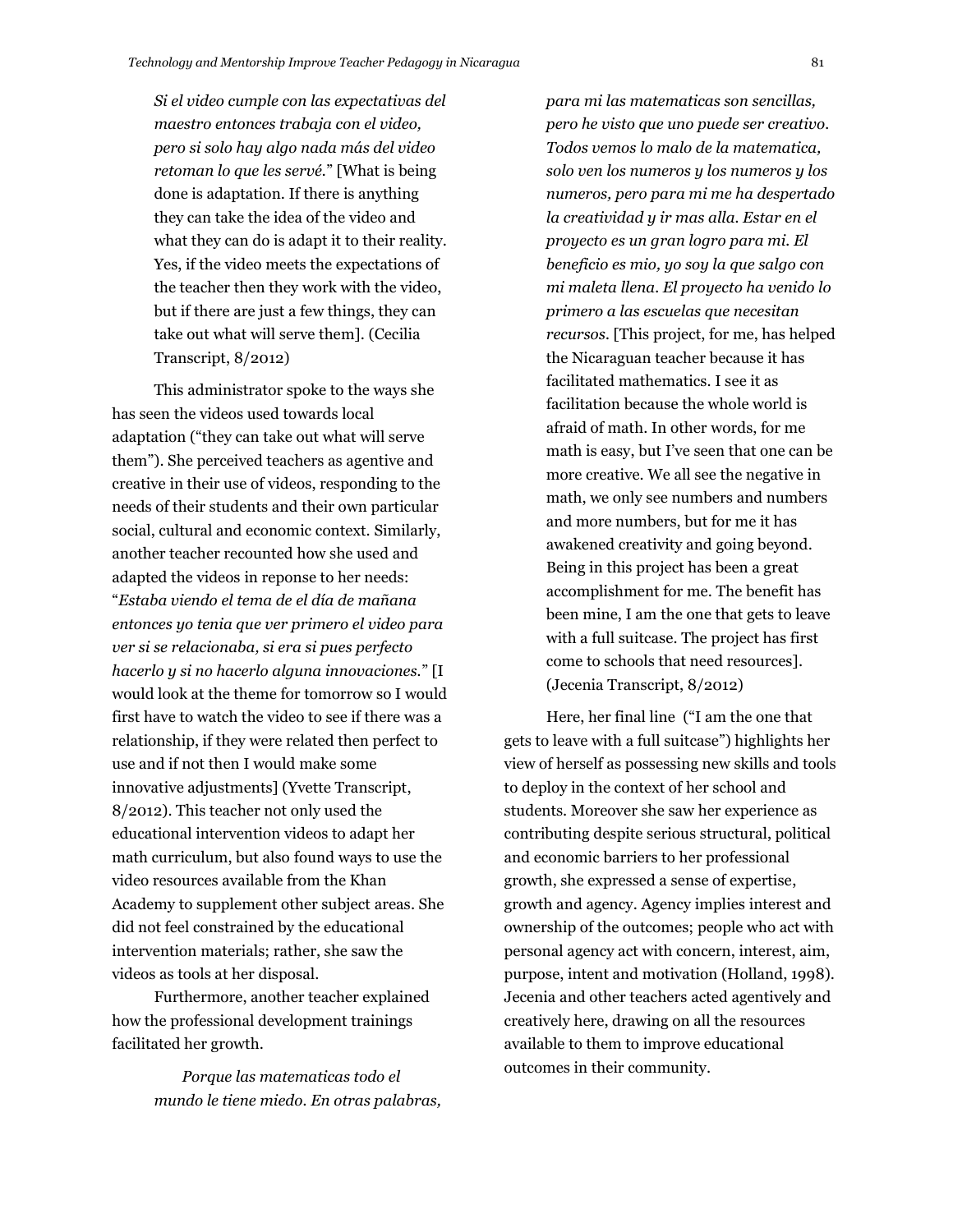# **Implications and Scholarly Significance of this Study**

Under the difficult conditions described above, numerous teachers prevailed and continued to show up and teach their students, while other teachers resisted through strikes and/or nonparticipation. While taking on additional work in the form of changing their pedagogical practices was unappealing for those who already felt taken advantage of by the school system, a select group of teachers identified some degree of change in their teaching practices as a result of the professional development and access to the videos. Looking at both teacher resistance and teacher engagement highlights the critical influence of individuals and communities. The content videos were not a panacea or easy fix for structural problems, but they did serve as an important tool in teachers' "battles".

We have much to learn from these teachers who were open and committed to improving their classroom instruction despite significant local challenges. Preliminary results indicate the potentially critical role teacher ideologies play in teacher responses to professional development and resulting pedagogical choices. For instance, the teachers making innovations and trying new things in their classrooms were open to feedback, attended voluntary trainings, felt a kinship with Bella, and sought to collaborate with others regarding their practice. These teachers also found the videos to be a resource from which they could pull and adapt as needed to their classroom context.

The teacher trainings have been opportunities to shift away from rote and reductionalist instructional transmission of knowledge towards collaborative sharing of multiple subjectivities in order to exchange "funds of knowledge" [\(L. C. Moll & Greenberg,](#page-18-29)  [1990\)](#page-18-29). Through fostering relationships of trust, building rapport, coming to know teachers and their lived experiences, a deeper understanding and appreciation for the human experience can be gained which in turn has served as a powerful resource within the classroom [\(González, Moll,](#page-18-30)  [& Amanti, 2005\)](#page-18-30).

The results of this study indicate that technology, no matter how innovative, does not by itself lead to widespread changes in teacher practice in rural primary schools. Not only is there a gap between teachers who are trained in the use of the technology from those who are untrained, but also an additional gap exists between teachers who embrace and those who resist technology specifically and in-service education generally. Major systemic changes in Nicaragua are needed in order to support teacher's motivation to change as well as their ability to change. Lastly, our findings suggest the critical role of building human capital. In the study described above, change in teacher's practices reflected not only access to technology, but time learning from each other and from Bella.

In this study, change occurred in isolated individuals and schools rather than the pilot program as a whole, suggesting that the social, economic and cultural context of individual schools and communities played a critical role in teacher learning. This indicates that further attempts to use technology to support education in Nicaragua and other developing nations should consider how to mitigate the effects of larger systemic barriers like salary freezes and strikes as well as address issues of access to resources (materials, technology, televisions, DVDs, etc.). Further iterations of the study will consider what made some teachers take up new methods and technologies despite the significant barriers to doing so. Moreover, research on professional learning communities indicates that learning in a collaborative, non-hierarchical context can reduce experienced teachers' resistance to change and innovations [\(van Dreil,](#page-19-11)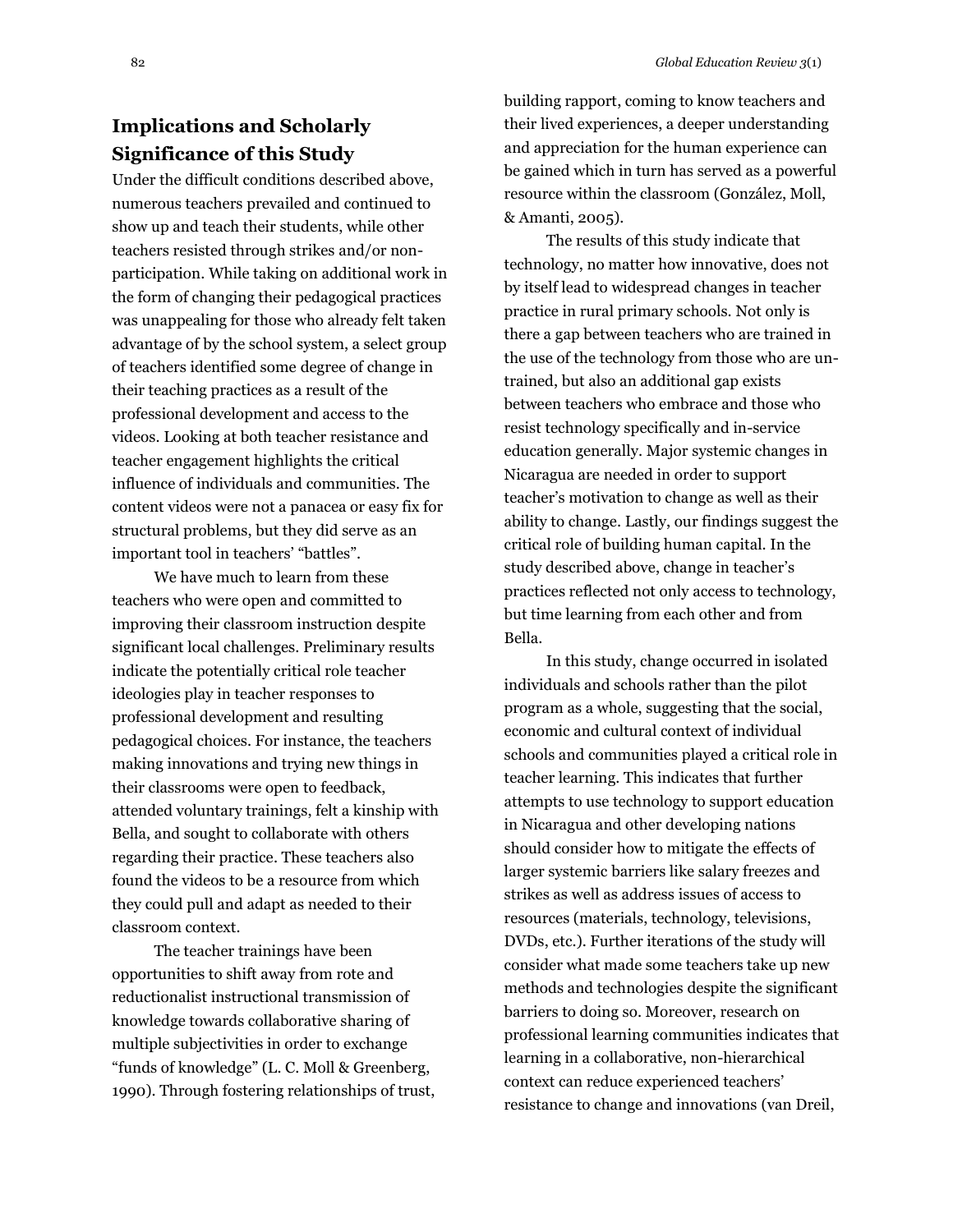[Verloop, & de Vos, 1998\)](#page-19-11). Such professional development structures can also facilitate growth in teachers' confidence in the value of their own content and pedagogical content knowledge and increase their interest in trying out ideas from colleagues in their own classroom [\(Adams, 2000;](#page-17-9) [Borko & Putnam, 1996\)](#page-17-10). This suggests that the structure of the professional development should be modified to further increase teacher ownership of pedagogical innovations.

Training programs should include up-todate pedagogical education methods and techniques linked to the curriculum in ways that are authentic and relevant to the teachers and students. Untrained teachers are on average younger than certified teachers; this provides an opportunity to develop policies to target these teachers, which are likely to remain in the system for a longer period of time [\(Angel-](#page-17-6)[Urdinola & Laguna, 2008\)](#page-17-6). Additionally, economic incentive programs aimed at keeping the best teachers within the educational system would help decrease attrition rates [\(Elvir et al.,](#page-18-15)  [2006\)](#page-18-15). Reforms of the existing salary structure for teachers and then defining incentives according to education, training, experience, performance, specialization, and geographic location are also imperative.

### **Acknowledgements**

We would like to thank the participating teachers and administrators for their time and dedication to their students and schools. We admire their openness and desire to grow their practice in order to better meet their students' needs. We would also like to thank the team at *Fundación Uno* for their hard work in making this educational intervention a reality and their continued determination to grow and develop this project, acknowledging specifically the work of Bella, who traveled at times up to four hours to meet with teachers to provide support and mentorship. And Robert whose management

and leadership skills made the tumultuous feel seamless. Josefina Vijil, we would also like to thank you for your dedication to education and social justice. You are a role model who donates time and energy not only as a consultant for the project, but towards educational reform in Nicaragua. Lastly, we would like to thank the Khan Academy for their open platform of math content videos, without which, the intervention may not have ever come to fruition. Salman Khan, your TED talk was the impetus that got this project going.

#### **References**

- <span id="page-17-9"></span>Adams, J. E. (2000). *Taking charge of curriculum: Teacher networks and curriculum implementation*. New York: Teacher College Press.
- <span id="page-17-6"></span>Angel-Urdinola, D. F. F., & Laguna, J. R. (2008). Opportunities for Human Development: Access and Quality of Education in Nicaragua.
- <span id="page-17-1"></span>Apple, M. (1990; 2004). *Ideology and curriculum*. New York: Routledge.
- <span id="page-17-0"></span>Arnove, R. F. (1995). Education as contested terrain in Nicaragua. *Comparative Education Review, 39*(1), 28-53.
- <span id="page-17-10"></span>Borko, H., & Putnam, R. T. (1996). Learning to teach. In D. C. Berliner & R. C. Calfee (Eds.), *Handbook of educational psychology* (pp. 678-708). New York: Macmillan.
- <span id="page-17-7"></span>Buchmann, C., & Hannum, E. (2001). Education and stratification in developing countries: A review of theories and research. *Annual Review of Sociology, 27*, 77-102.
- <span id="page-17-2"></span>Campano, G., Honeyford, M. A., Sánchez, L., & Vander-Zanden, S. (March 2010). Ends in themselves: Theorizing the practice of University–school partnering through Horizontalidad. *Language Arts, 87*(4), 277-286.
- <span id="page-17-4"></span>Carpenter, T., P., Fennema, E., Peterson, P. L., & Carey, D., A. (1988). Teachers' pedaogogical content knowledge of students' problem solving in elementary arithmetic. *Journal for Research in Mathematics Education, 19*(5), 385-401.
- <span id="page-17-8"></span>Cohen, D. (1990). A revolution in one classroom: The case of Mrs. Oblier. *Educational Evaluation and Policy Analysis, 12*(3), 311-329.
- <span id="page-17-3"></span>Costa, A., & Garmston, R. (1994). *Cognitive coaching: A foundation for Renaissance schools.* Norwood, Mass: Christopher-Gordon.
- <span id="page-17-5"></span>Edgerton, D. C. (2005). Schools, Communities, and Democracy: The Nicaragua BASE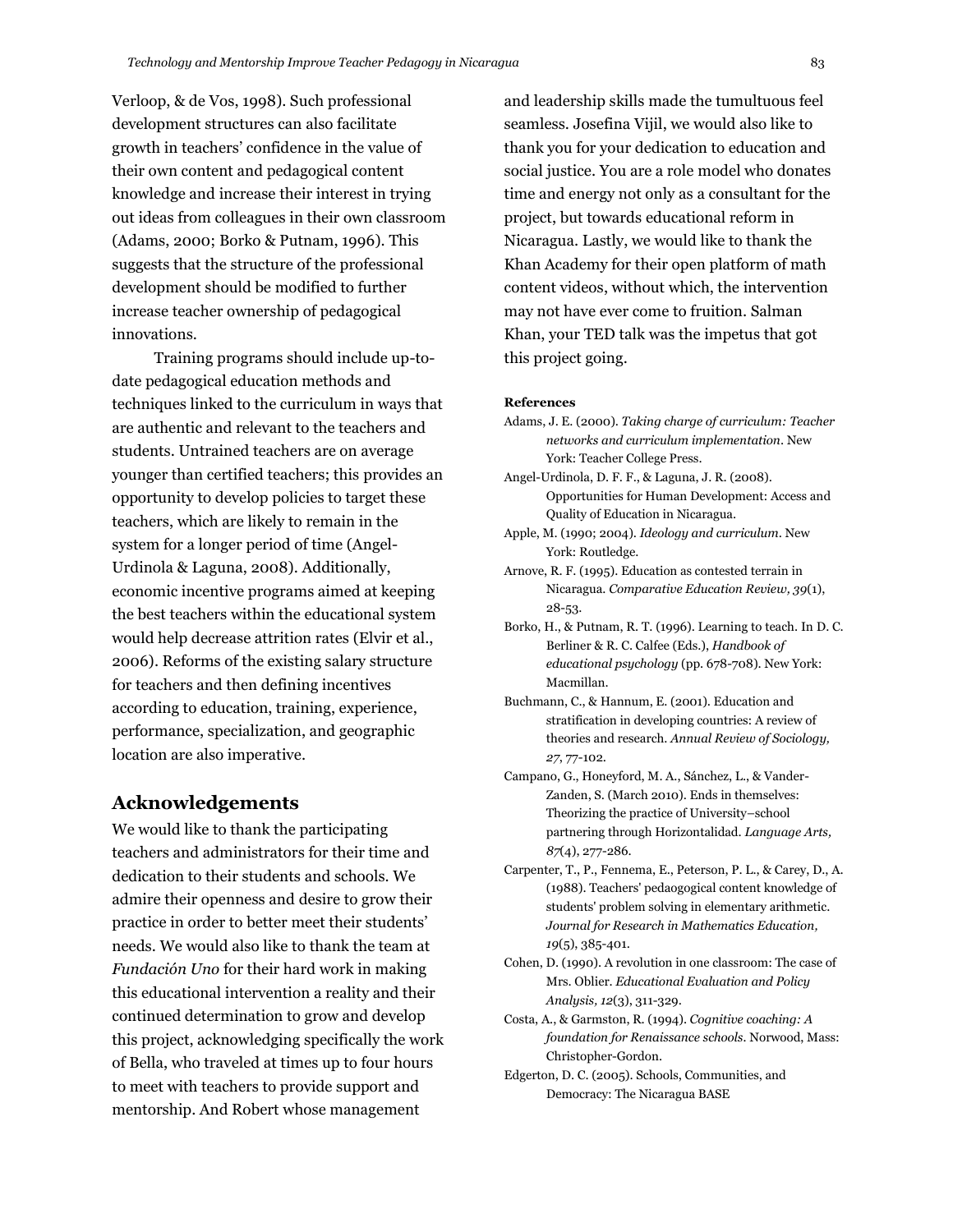Project. Washington DC: Academy of Educational Development Global Education Center.

- <span id="page-18-9"></span>Ellison, J., & Hayes, C. (2013). *Cognitive coaching: Weaving threads of learning and change Into the culture of an organization*. Lanham, Maryland: Rowman & Littlefield Pub Incorporated.
- <span id="page-18-15"></span>Elvir, A. P., Vijil, J., Castillo, M., & Castro, V. (2006). Siete prioridades de la educacción Nicaragüense para el período 2007-2012 *CIASES*. Managua, Nicaragua.
- <span id="page-18-21"></span>Emerson, R., Fretz, R., & Shaw, L. (1995). *Writing Ethnographic Fieldnotes* (2nd Edition ed.). Chicago: University of Chicago Press.
- <span id="page-18-8"></span>Freire, P. (2007). *Pedagogy of the oppressed* New York: Continuum.
- <span id="page-18-4"></span>Fuller, B. (1987). What school factors raise achievement in the Third World? . *Review of Educational Research, 57*(3), 255-292.
- <span id="page-18-12"></span>Fuller, B., & Rivarola, M. (1998). Nicaragua's experiment to decentralize schools: Views of parents, teachers, and directors *Working Paper Series on Impact Evaluation of Education Reforms*: Development Economics Research Group The World Bank.
- <span id="page-18-7"></span>Giroux, H. A. (1998). *Teachers as intellectuals: Critical educational theory and the language of critique*. Wesport, CT: Bergin and Garvey Publishers, Inc.
- <span id="page-18-22"></span>Glesne, C. (2006). *Becoming qualitative researchers* (3rd ed.). Boston: Pearson.
- <span id="page-18-30"></span>González, N., Moll, L. C., & Amanti, C. (2005). *Funds of knowledge: Theorizing practices in households, communities, and classrooms*. Mahwah, New Jersey: Lawrence Erlbaum Associates, Publishers.
- <span id="page-18-17"></span>Hanushek, E. (1995). Interpreting recent research on schooling in developing countries. *The World Bank Research Observer, 10*(2), 227-246.
- <span id="page-18-1"></span>Hirshon, S. L., & Butler, J. (1983). *And also teach them to read: Y, tambien, enséñeles a leer*. Westport, CT: L. Hill.
- <span id="page-18-28"></span>Holland, D. C. (1998). *Identity and agency in cultural worlds*. Cambridge, MA: Harvard University Press.
- <span id="page-18-26"></span>Khan Academy Math. (2015) Retrieved January 1, 2012, from https:/[/http://www.khanacademy.org/math](http://www.khanacademy.org/math)
- <span id="page-18-27"></span>Ladson-Billings, G. (1994). *The dreamkeepers: Successful teachers of African American students*. San Francisco: Jossey Bass.
- <span id="page-18-24"></span>Marshal, C., & Rossman, G. (2011). *Designing Qualitative Reserach* (5th ed.). Los Angeles, CA: Sage.
- <span id="page-18-13"></span>MECD. (May 14, 2002). *Reglamento de la ley de participacion educativa*. Nicaragua: Retrieved from [http://www.mined.gob.ni/pdf2005/reglamentoleypa](http://www.mined.gob.ni/pdf2005/reglamentoleypartic.pdf) [rtic.pdf.](http://www.mined.gob.ni/pdf2005/reglamentoleypartic.pdf)
- <span id="page-18-14"></span>MECD. (September 6, 2006). *Ley de Reforma a la Ley No. 582, Ley General de Educación*. Retrieved from [http://www.mined.gob.ni/PDF07/Ref Ley Genaral](http://www.mined.gob.ni/PDF07/Ref%20%20Ley%20Genaral%20de%20educacion%20597.pdf)  [de educacion 597.pdf.](http://www.mined.gob.ni/PDF07/Ref%20%20Ley%20Genaral%20de%20educacion%20597.pdf)
- <span id="page-18-25"></span>Mertens, D. M. (2005). *Research and evaluation in education and psychology: Integrating diversity and quantitative, qualitative, and mixed methods* (2nd ed.). Thousand Oaks, CA: Sage Publications.
- <span id="page-18-10"></span>Mishra, P., & Koehler, M. J. (2006). Technological pedagogical content knowl- edge: A framework for integrating technology in teacher knowledge. *Teachers College Record, 108*(6), 1017-1054.
- <span id="page-18-5"></span>Moll, L. C. (1990). Introduction. In L. C. Moll (Ed.), *Vygotsky and education: Instructional implications and applications of sociohistorical psychology* (pp. 1-15). New York: Cambridge University Press.
- <span id="page-18-29"></span>Moll, L. C., & Greenberg, J. B. (1990). Creating zones of possibilities: Combining social contexts for instruction. In L. C. Moll (Ed.), *Vygotsky and Education: Instructional Implications and Applications of Socio-historical Psychology* (pp. 319- 348). New York: Cambridge University Press.
- <span id="page-18-16"></span>Naslund-Hadley, E., Loera-Varela, A., & Hepworth, K. (2014). What goes on in Latin American Math and Science classrooms: A video study of teaching practices. *Global Education Review, 1*(3), 110-128.
- <span id="page-18-18"></span>Navarro, J. C., & Verdisco, A. (2000). Teacher training in Latin America: Innovations and trends. Washington, DC: Inter-American Development Bank, Sustainable Development Dept.
- <span id="page-18-0"></span>O'Sullivan, M. (2006). Lesson Observation and Quality in Primary Education as Contextual Teaching and Learning Processes. *International Journal of Educational Development, 26*, 246-260.
- <span id="page-18-20"></span>Owston, R. D., & Wideman, H. H. (2001). Computer access and student achievement in the early school years. *Journal of Assisted Computer Learning, 17*(4).
- <span id="page-18-2"></span>*Plan estratégico de educación 2011-2015*. Nicaragua: Ministerio de Educación (MINED) Retrieved from [http://www.mined.gob.ni/Documents/Document/2](http://www.mined.gob.ni/Documents/Document/2013/pee2011_2015.pdf) [013/pee2011\\_2015.pdf.](http://www.mined.gob.ni/Documents/Document/2013/pee2011_2015.pdf)
- <span id="page-18-3"></span>Rogers, T. (2012, March 20). Impoverished teachers, poor schools: The Sandinistas' claim to support eductaion is not reflected in the budget, experts claim, *The Nicaraguan Dispatch*. Retrieved from [http://www.nicaraguadispatch.com/news/2012/03/](http://www.nicaraguadispatch.com/news/2012/03/poor-teachers-poor-schools/3024) [poor-teachers-poor-schools/3024](http://www.nicaraguadispatch.com/news/2012/03/poor-teachers-poor-schools/3024)

<span id="page-18-6"></span>Rogoff, B. (2003). *The cultural nature of human development*. New York: Oxford University Press.

- <span id="page-18-23"></span>Saldaña, J. (2012). *The coding manual for qualitative researchers*. London: SAGE.
- <span id="page-18-19"></span>Sanyal, A. (2009). *Teachers and teaching: Conceptualizing quality education in rural Nicaragua.* (Doctor of Philosophy Dissertation), University of Maryland.
- <span id="page-18-11"></span>Shin, T. S., Koehler, M. J., Mishra, P., Schmidt, D. A., Baran, E., & Thompson, A. D. (2009). *Changing technological pedagogical content knowledge (TPACK) through course experiences*. Paper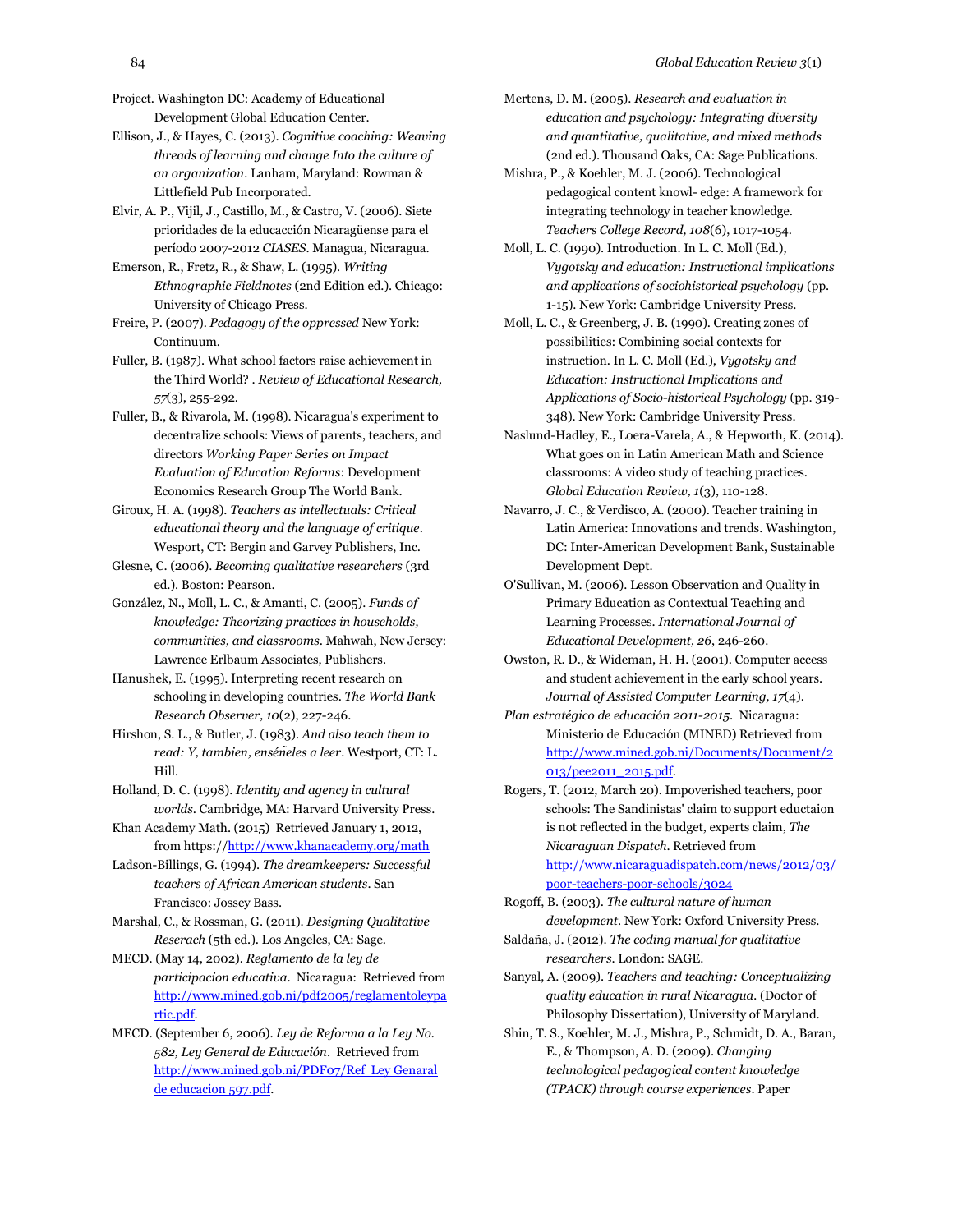presented at the Society for Information Technology and Teacher Education.

- <span id="page-19-3"></span>Shulman, L. S. (1986). Paradigms and research programs in the study of teaching: A contemporary perspective. In M. Wittrock (Ed.), *The Handbook on Research in Teaching* (pp. 3-36). New York: Macmillan.
- <span id="page-19-0"></span>Shulman, L. S. (1987). Knowledge and teaching: Foundations of the new reform. *Harvard Educational Review, 57*(1), 1-23.
- <span id="page-19-4"></span>Shulman, L. S. (2004). *The wisdom of practice: Essays on teaching, learning, and learning to teach*. San Francisco, CA: Jossey-Bass, Inc.
- <span id="page-19-9"></span>Spillane, J. P. (1999). External Reform Initiatives and Teachers' Efforts to Reconstruct Their Practice: the Mediating Role of Teachers' Zones of Enactment. *Journal of Curriculum Studies, 31*(2), 143-175.
- <span id="page-19-10"></span>Spillane, J. P., & Jennings, N. E. (1997). Aligned Instructional Policy and Ambitious Pedagogy: Exploring Instructional Reform From the Classroom Perspective. *Teachers College Record, 98*(3), 449- 481.
- <span id="page-19-6"></span>Tatto, M., & E., V. (1997). Teacher education reform initiatives: The case of Mexico. In Torres & Puiggrós (Eds.), *Latin American Education: Comparative perspectives*. Boulder, CO: Westview Press.
- <span id="page-19-5"></span>Tatto, M. T. (1999). Improving teacher education in rural Mexico: The challenges and tensions of constructivist reform. *Teaching and Teacher Education, 15*(1), 15- 35.
- <span id="page-19-11"></span>van Dreil, J. H., Verloop, N., & de Vos, W. (1998). Developing science teachers' pedagogical content knowledge. *Journal of Research in Science Teaching, 35*(6), 673-695.
- <span id="page-19-1"></span>Vegas, E. (2007). Teacher labor markets in developing countries. *Future of Children, 17*(1), 219-232.
- <span id="page-19-7"></span>Vijil, J. (2008). Our Education System Is Increasing Poverty and Inequality. *Envio Digital*.
- <span id="page-19-8"></span>Villegas-Reimers, E. (1998). The preparation of teachers in Latin America: Challenges and trends (L. A. a. C. R. Office, Trans.): World Bank.
- <span id="page-19-2"></span>Vygotsky, L. S. (1978). *Mind in society: The development of higher psychological processes*. Cambridge, Massachusetts: Harvard University Press.

#### **About the Author(s)**

**Anni Lindenberg,** graduated with a Masters degree from the Department of Curriculum and Instruction (Language and Literacy Studies) from The University of Texas at Austin and with a Masters of Education paired with a teaching credential from The Multicultural Urban Education (MUSE) program at The University of California, Berkeley. Her research interests include teacher education, particularly how teachers and students together design literacy practices that are transformative. She has presented at The American Educational Research Association (AERA) Conference and The Literacy Research Association (LRA) Conference. She currently teaches high school English Language Arts at The Ann Richards School for Young Women Leaders in Austin, Texas.

**Kathryn Henderson, PhD**, is an Assistant Professor in the Department of Bicultural-Bilingual Studies at the College of Education within The University of Texas at San Antonio. Her research focuses on bilingual education, dual language learning, langauge ideology, and language planning and policy. She has presented at The American Educational Research Association (AERA) Conference, The American Association of Applied Linguistics (AAAL) Conference, and The Center for Advanced Research on Language Acquisition's Immersion Conference.

**Leah Durán, PhD**, is an Assistant Professor in the Department of Teaching, Learning, and Sociocultural Studies at the College of Education within The University of Arizona. Her research focuses on bilingualism and biliteracy. She has presented at The American Educational Research Association (AERA) Conference, The Literacy Research Association (LRA) Conference, and The National Council of Teachers of English (NCTE) Conference.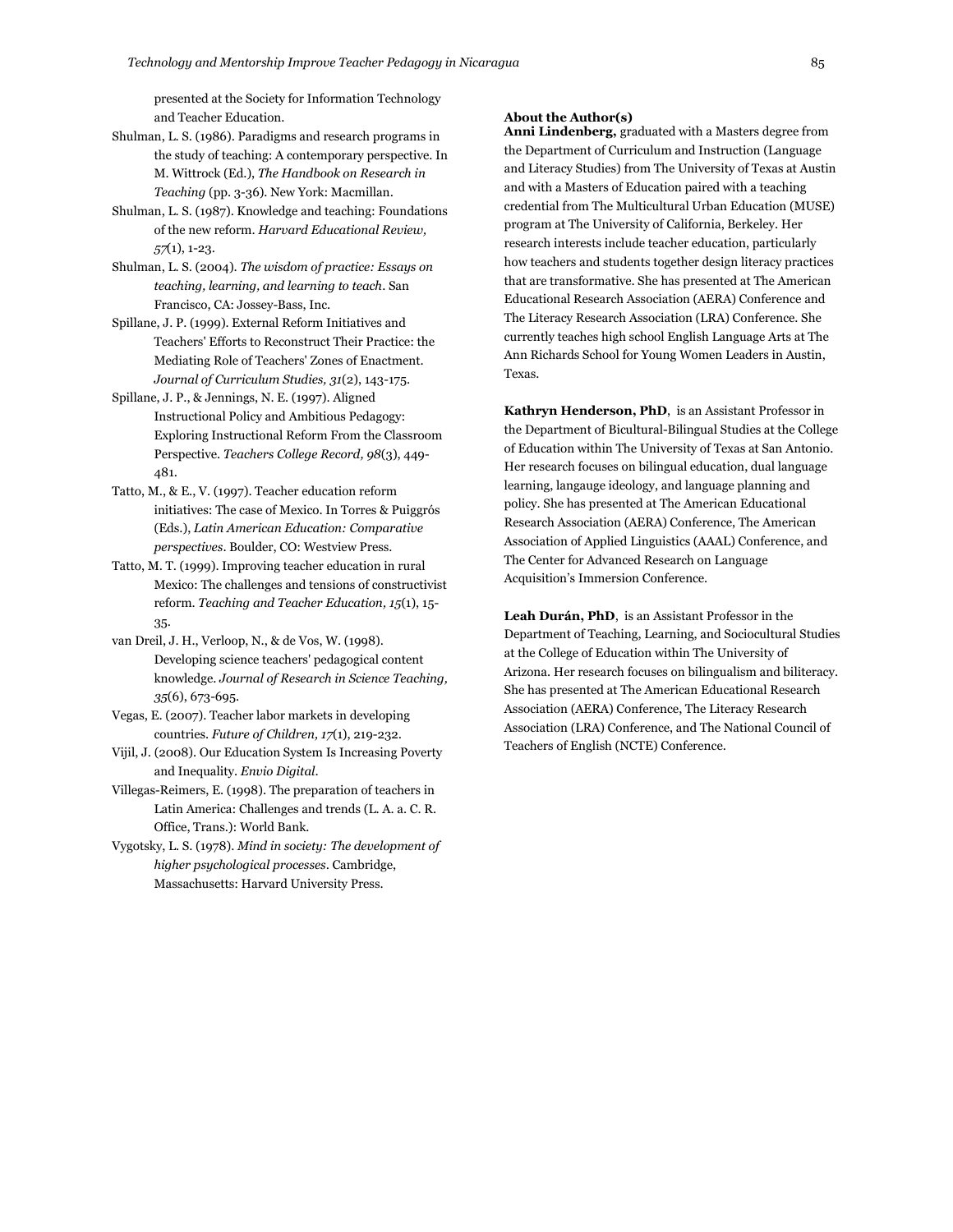### **Appendix A Interview Questions**

- 1. Tell me a little bit about your school
- 2. Tell me a little bit about the training
- 3. How have you seen teachers include these ideas in their teaching and curriculum? How have you included these ideas in your teaching and curriculum?
- 4. What have you noticed about the participating schools/ teachers/ yourself prior to the training, during the training, after the training?
- 5. Why do you think the teachers volunteered for the training? Why did you volunteer for the training?
- 6. Tell me a little about yourself. Tell me a little about the other teachers you work with.
- 7. How would you describe the professional development training? (What did you see? What did you hear? What types of things did you do? How did you/the other teachers respond?)
- 8. How do you think the experience of taking part in the professional development training has influenced or not influenced the decisions you or other teachers make in the classroom since the training?
- 9. What are some of the constraints? How do the teachers navigate those constraints?